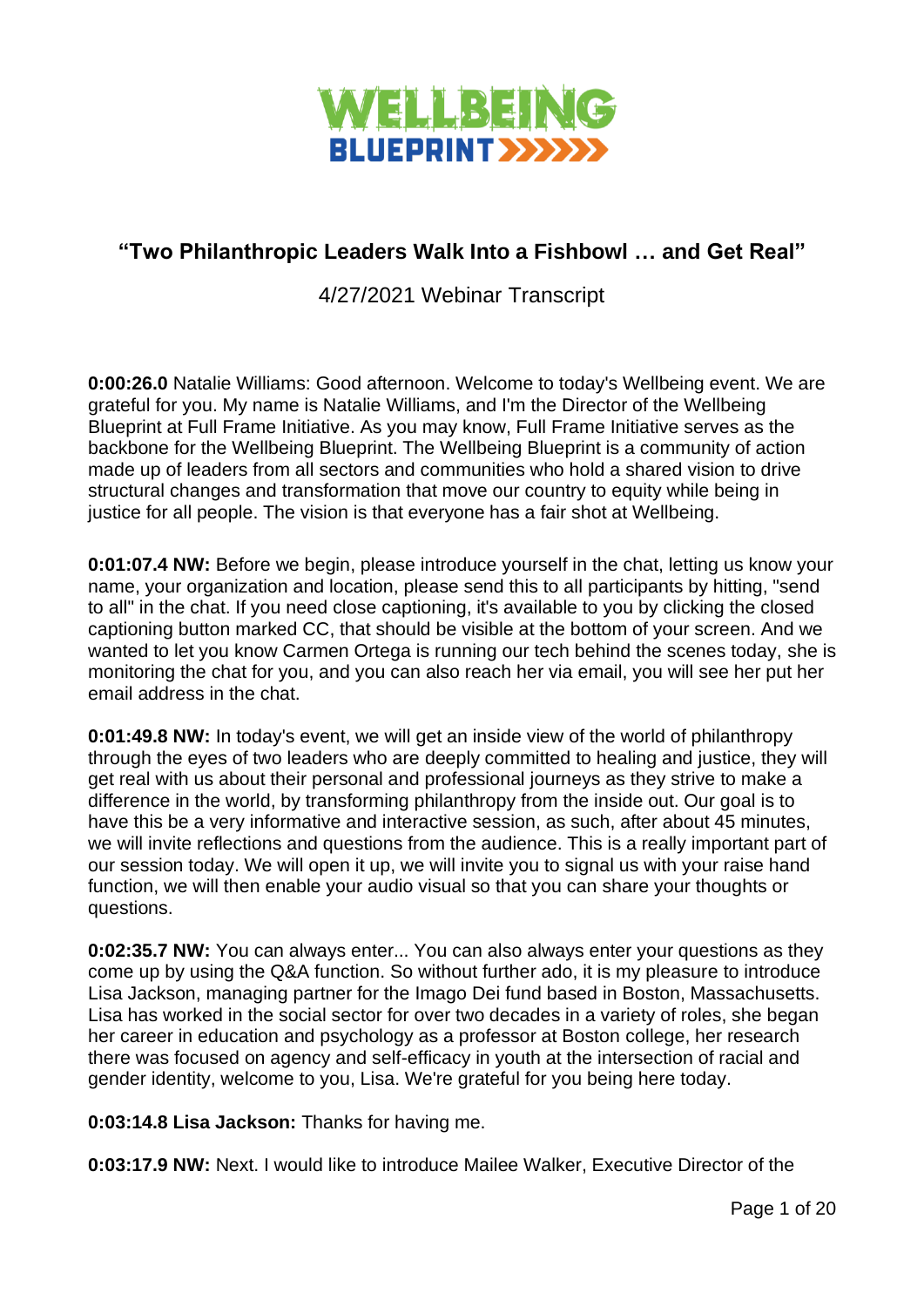Claneil Foundation. Prior to joining the Claneil Foundation, she was vice president, communication program officer of the Wells Fargo regional foundation. She previously served as Executive Director of the Stanford Medical Youth Science Program and project coordinator for the Neighborhood Improvement Initiative in California. Mailee is an advisory board member for the Center of Effective Philanthropy. Welcome Mailee. Thank you for joining us today. So now, I just invite this discussion and we look forward to hearing your candid thoughts and seeing all the information that you can share with us today.

**0:04:08.6 LJ:** Thanks, Natalie, thanks for having us. Hi Mailee.

**0:04:11.0 Mailee Walker:** Hi, how are you Lisa?

**0:04:15.5 LJ:** I'm okay. Or as I said to somebody this morning, I'm holding on by my finger nails, but I'm okay, but I'm holding on, so that's good.

**0:04:22.6 MW:** I feel like this is... We're both on Oprah, but Oprah doesn't exist anymore, so...

**0:04:27.1 LJ:** I know, we need an Oprah to...

**0:04:30.4 MW:** I feel like one of her guests on her couch.

**0:04:33.6 LJ:** I love it, it would be nice if she were here.

**0:04:35.4 MW:** Yes.

**0:04:37.6 LJ:** So, I'm excited for this conversation in part 'cause I wanna get to know you a little bit better. I appreciate Katya making our introduction. And I've heard of Claneil, but I don't know a lot about you, and I'm interested to know how you got started in philanthropy, and would be happy to share how I got here too. And then maybe we can talk about why we did that. [chuckle]

**0:04:58.6 MW:** Yeah, that would be great. And just so all of you know on the webinar, Lisa and I met once on a phone call to prepare for this, and we purposely did not talk beyond five minutes and there's so much we wanted to know, but in that time that we talked, Lisa, you said something which you said, "Are we gonna talk within the confines of philanthropy or outside of it?" And so we're gonna do our best to talk both with the work that they're doing. And so I've been in philanthropy, it's hard to believe for about 18 years now, and it's not something that I grew up knowing it was a field at all, I grew up... My dad is a White man, and his whole job, his whole career was actually as a professional gambler, and he would actually say he doesn't gamble because he thinks there's actually more probability to win at the Blackjack table than there is playing stocks. So, he always...

### **0:06:00.5 LJ:** Smart man.

**0:06:01.2 MW:** Tells me he's not one, but that's what people do. And then my mom came to this country in her late 20s from Taiwan and they met in graduate school because my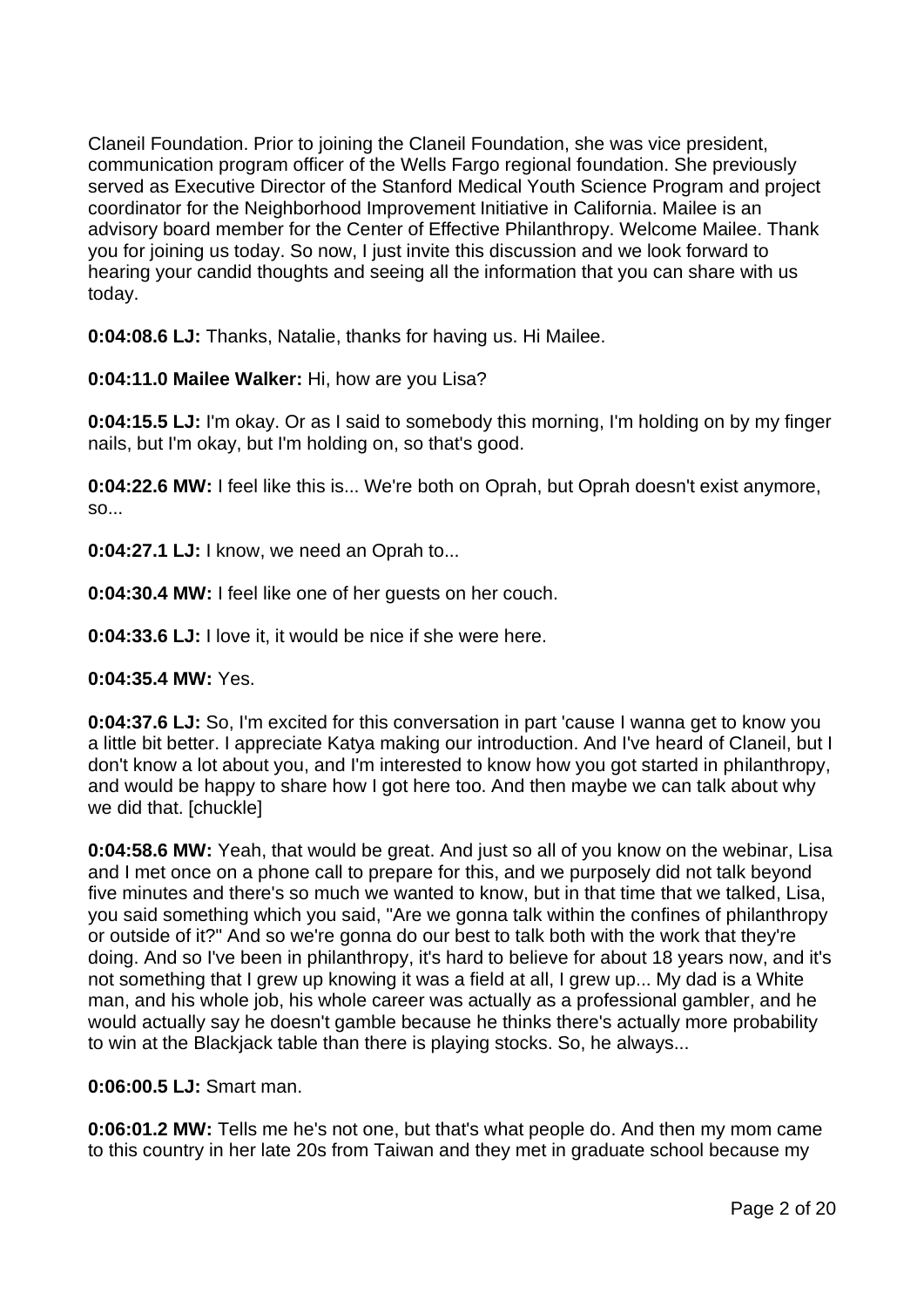dad was helping her with English. And so for her culturally established philanthropy nonprofit sector really wasn't something that she was familiar with, and... But growing up, I saw the differences in culture, and I grew up in a well-off beach community where there were students from my school there, and then there were students who were bussed in from Southeast San Diego, and right away, I just saw the differences at my school.

**0:06:44.0 MW:** And when I was young, one of my best friends had a letter that she had gotten from Princeton to have her run for them, she was two years older than me, and I looked at that letter, I was sitting behind her, as a curious person as I was, I said, "Wow, you got... " I said, "Princeton wants you to run for them. This is crazy." And she looked at me and she said, "What's Princeton?" And it was at that moment, I realized, even though we had the same interest, we loved the same things, what was different was our zip code, and her mom loved her, just like my parents loved me, but her mom immigrated from Mexico and didn't have a college education, so, she didn't have somebody to tell her what Princeton was. And my parents were very educated and they had the income and the knowledge and their life experiences to show that. And I remember at that point at 15, I said, I have to do something about this with my life. I didn't have the language of social justice, I didn't have the language of philanthropy, but that really fast-forwarded me into the non-profit sector, and obviously I'm working in philanthropy...

**0:07:50.1 LJ:** What an interesting story. I'm also from California. So I'm also struck by that. I grew up in Pasadena outside of Los Angeles. And as you were talking about the bussing, I was reflecting back on being bussed as a Black kid living in a White town, but all the White kids were getting bussed to the Black high school as part of their attempt to desegregate and I ended up on the bus with the White kids, which was really awkward. But my family, my father was a physician. My mother was an educator, we lived in an affluent neighborhood, and so, that neighborhood was predominantly White. So my friends in that public high school lived in housing projects, and we were all Black, but coming from very different parts of town. So yeah, zip code matters for sure. And if anybody had asked me about philanthropy, I didn't know what it was, I knew about charity, but I didn't know about philanthropy, and I came from a family of people who were super clear about what was right and wrong, so I was one of those kids who went to protest against the KKK rallies. I fought against apartheid, it was like, this is just wrong.

**0:09:11.4 LJ:** So, I was one of those kind of folks and decided that, well, the place to be like that is in the non-profit sector, but I got an education at Stanford. When you get an education at Stanford, people are like, "Well, you are gonna do something with that, aren't you?" And so went to teach in Boston College, but spent most of my time in high schools in Boston working with kids, and discovered that I really wanted to be there, not in academia. And so started working in non-profits, I've worked at many human service organizations, evaluation organizations, and then discovered that I'm busy trying to do good, but the thing that was getting in the way was the money, but I didn't understand how money worked, I couldn't understand why we couldn't pay our bills, and yet we were busy fundraising all the time, I just didn't get it.

**0:09:57.1 LJ:** And that's when I got turned a lot into philanthropy and was like, oh, there's something else up there that controls who gets the money. And I actually worked at the Center for Effective Philanthropy for a while and got a deep education on philanthropy,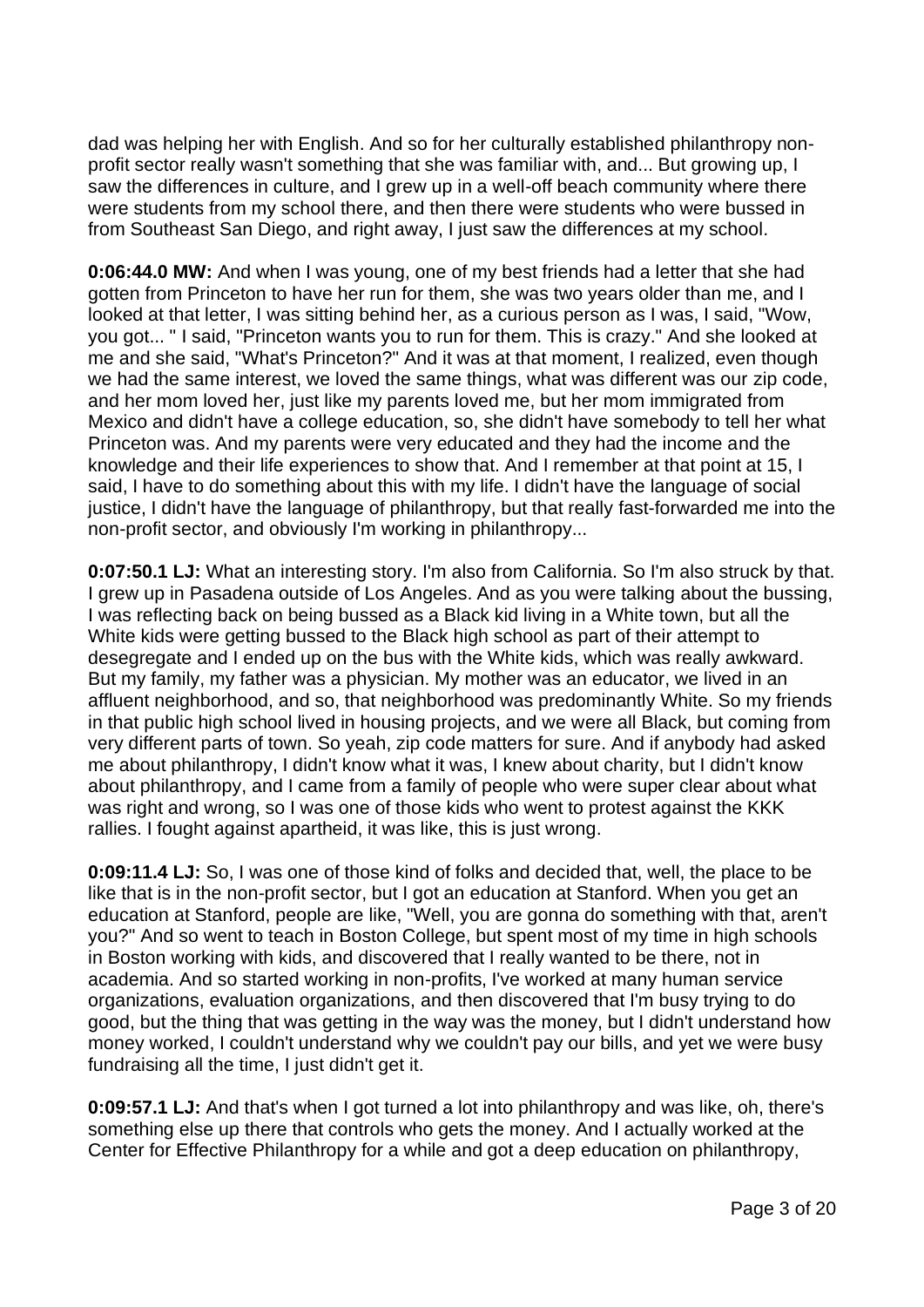which made me want to figure out how to make that work better, because it seemed like the people who were in that space found it to be a hard job to give money away. And I didn't understand that, I didn't get it. And so I was like, "Okay, you need help, I'll help you. Here we go." So, that's how I got in philanthropy, not direct route by any stretch.

# **0:10:39.0 MW: So have you [0:10:40.2]** .

**0:10:46.3 LJ:** No. Giving money away is not fundamentally hard, deciding what to give to and how to do it with people who actually have control over it, other than me, that's tricky, but... I think the thing that is hard that people don't really talk about is that, is that the range of choices are just never ending, and... We say this in philanthropy all the time, it sounds really hollow, but we really do. Each foundation has a set amount of money, and our foundation doesn't even have an endowment, so I actually know exactly how much money we have today, and because we're running all of our money in the market. And so we're not tied to a 5% conversation, and we're not treating our money that way. So, it does provide some flexibility, but it's still a fixed number. If the market does well, great, if the market doesn't do well, well, you don't know. So, that is a difficult decision to have to make, but it's not actually hard to give it away, but it's been... I know why people say that now, I do better understand why people say that. How about you?

**0:12:09.7 MW:** I think, yes. And so, at the Claneil Foundation, all of our grants are given away in a committee structure. And so it's a family foundation, so we have committees for our three grant program. So, I do not have any say to which organization.

### **0:12:31.5 LJ:** Okay.

**0:12:32.3 MW:** In some ways I serve more like a search consultant who finds candidates, so, I do have the power and the discretion to say, "Hey, one of your grant programs... "

**0:12:42.2 LJ:** Who gets to be seen, yeah.

**0:12:43.9 MW:** Out of 120 nominations, here are some that we want you to look at, but I have no say in which organizations get funded and I think when I get nervous is when I see the potential of an organization and/or a person that I think can do great work and they may not follow the traditional rules, whether it's the traditional journey, maybe their journey went up, down, sideways or if I think you're doing great work and there's been research on this. I think funders are starting to understand more around bias in philanthropy... Racial bias in philanthropy. So that's when I get nervous because I want the committee to see what I see, and sometimes it happens, sometimes it doesn't. So, I'm trying to always make that case.

**0:13:35.8 LJ:** That's interesting, so at the Imago Dei Fund, we have two trustees, they are the founders, and it's not intergenerational, so it's just the two of them and they're the board, and we have a staff of six and our job is to make recommendations to them, to then vote on who gets a grant. I would say that by and large, we've gotten to a point where there's enough alignment and trust that if we're bringing it to the board at that point, it's likely to get funding. So, I do sort of have an appreciation of the power that I and the team have. And to your point about being the like who gets to be put out in front of the board for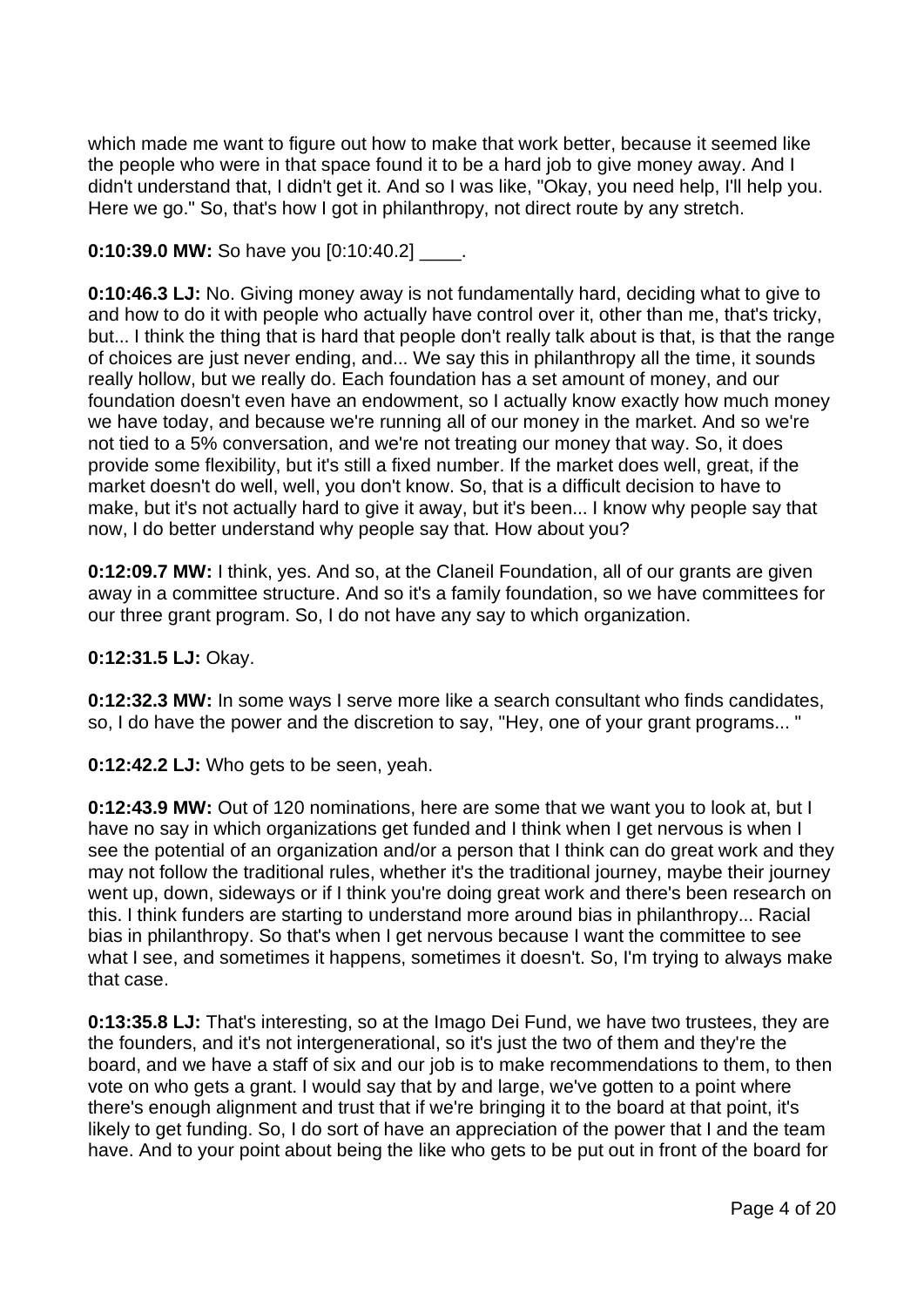decision-making... I think one of the things I am super grateful for because I've heard other philanthropists talk about what you're saying in terms of like... Well, if they don't fit the thing we know then we don't do it, and that's the... For whatever good fortune, I don't know, maybe it's just in their DNA. Our trustees have always been folks who like messy, who sort of like the messiness of life, and so as a result, they have funded things that are not all over the map, there's just...

**0:14:52.7 LJ:** And we fund a lot of internationally, we fund about two-thirds internationally and a third in the Boston area. And the breadth of what we have funded, I think actually provided me a platform when I came on in 2018 to say, "Well, oh okay, so you funded Joe Smith in rural Kenya who is doing this on boot straps, and you don't mind that he doesn't have a 501C3 in the US or that he's patching together, and you've also funded more traditional group capital world vision kind of organizations that have a lot of structure and a lot of hierarchy." So, I think I got lucky in that regard because it's made it possible for us to bring to them things that a lot of funders won't fund, or that a lot of funders won't find familiar enough to fund, and that's been a gift. That's definitely been a gift.

# **0:15:53.1 MW:** You have a question?

**0:15:53.1 LJ:** No, you go. There's so much in there, there's so much.

**0:15:58.0 MW:** So, I know, and so, I always keep either experiences or articles in my head wherever I go, and so in philanthropy. And one article that I always keep with me was an article, where I talked about that we as funders think we're a lot better than we actually are. And we think we make more impact than we actually do, so our vision of our reality and our effectiveness does not reflect what other people think of us. And so I'm wondering, does that show up for you? How do you hold that in your role?

**0:16:37.5 LJ:** When I first got offered this job, I called a friend of mine who had also worked in philanthropy, and she said to me, "You'll never be funnier, you'll never be smarter, you're never gonna have greater impact than the perception of you in this role." She was like, "The minute you put that philanthropy hat on, how people see you and how they then also show up with you is gonna be really weird," and to your point is not gonna match even your own sense of, what do I have to offer? What do I know? And there are a lot of peer funders in the space who do think they know something, and do think they have the right answer for everything and have the right...

**0:17:28.3 LJ:** I was thinking about this before we jumped on, the sense of entitlement, that they have the right to dictate not only what the change should be, but how the change should happen, and therefore what people around the world should be doing in order to get their money. Nothing infuriates me more than that particular stance because... I'm an academic by training. So, we learn how to have an ego the size of a mountain, and yet I don't know anything at all about how to create social change in a community in Burundi. How would I know? How could I possibly know?

**0:18:11.7 LJ:** And so, we stay really steadfast with sort of like, look, we walk alongside folks who know what they're doing and what to do, and we trust that they're gonna put the money to good use. And if we can be helpful, great. But if not, fine, just go do what you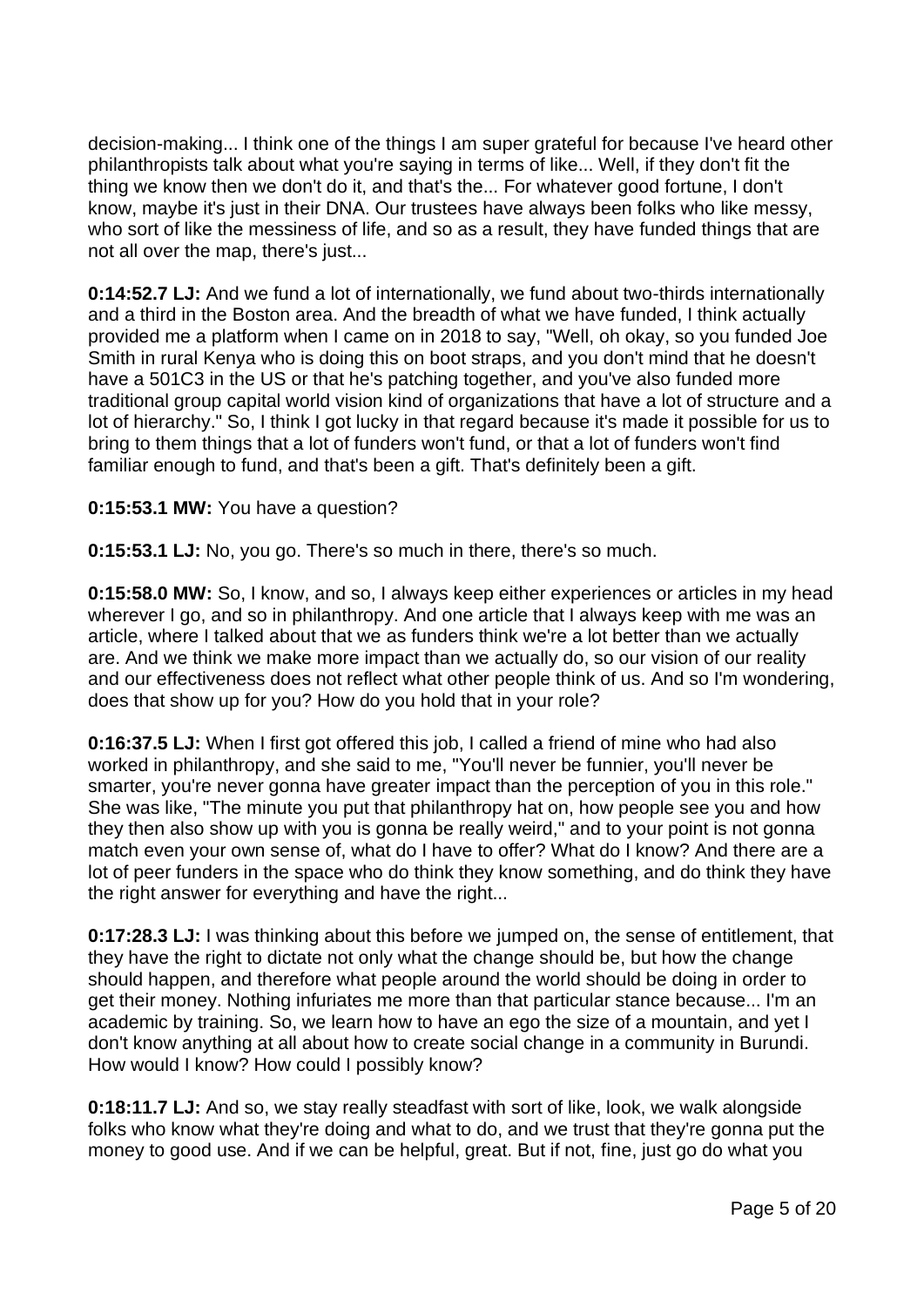know how to do. And I think the thing that makes that hard for us is that people are always like, "Well, how do you measure? How do you know? How do you know they made a difference?" And I'm like, "Who are you to say what a difference actually is?" I just... You don't get to define the problem and you don't get to define whether or not changes happen, that's just not how this is supposed to work for me in my humble opinion.

**0:18:56.0 LJ:** I don't know. A hard one. A hard one with peer funders, particularly when you're trying to get them to fund the things you fund, to help support the work. And they're busy asking you... I had a conversation with an organization just yesterday, where the woman was asking me, it's a new fund and wanna be trust-based and all this stuff, and then she tells me about her 10,000 page proposal application process and how the corporate office needs numbers. And I'm like, Well, okay, look, you can't have it all, like either you're gonna dig deep on that relationship-trust piece side and tell your corporate partners that this data is the data that matters not that data, or you're not, but don't act like, don't... I think the thing that we do a lot in philanthropy that really makes me nuts is that we just lie to ourselves and we create a story that sort of makes us feel good, when in fact we're not doing what we say we should be. I don't know if you experience that, but...

### [chuckle]

**0:20:00.2 LJ:** I don't know, what's hard for you in that, have you had conversations with other funders about either that balance, or aligning actions with stated values, or stuff like that?

**0:20:13.9 MW:** Yeah, you know, especially I think this past year, I realized that I've been really polite with other funders and I haven't taken enough risk. And I've thought a lot about risk and what does that mean, and have learned a lot from grantees like Katya who helped organize this, I know James, who was signed up for this session, or Maria I think who's on this session too, who've really challenged me of... As a funder, my risk with other funders is almost zero. So if they don't like my input, that's fine. The risks that organizations have is huge...

### **0:20:52.9 LJ:** Yeah, yeah.

**0:20:56.2 MW:** We'd lost to funding. And so I've really been reflecting on that and figuring out what are the places where I can take risks where they can't... Where I can get information from them and they can't. And this really came home for me a couple of years ago, we did an article about general operating support, because all our grants are multiyear general operating and I really wanted this to be a chance to profile... It was for Center for Effective Philanthropy actually, and so I wanted it to be a chance also to profile organizations that we were supporting...

### **0:21:27.9 LJ:** Mm-hmm.

**0:21:28.0 MW:** Funders were gonna be reading this. So there's a grantee of ours who had just called me and they were struggling because they were being choked in project funding. And I talked with her, I said, "Okay, great, let's lift up your story, you do amazing work," and then for me it made so much sense, "and then you could be profiled in this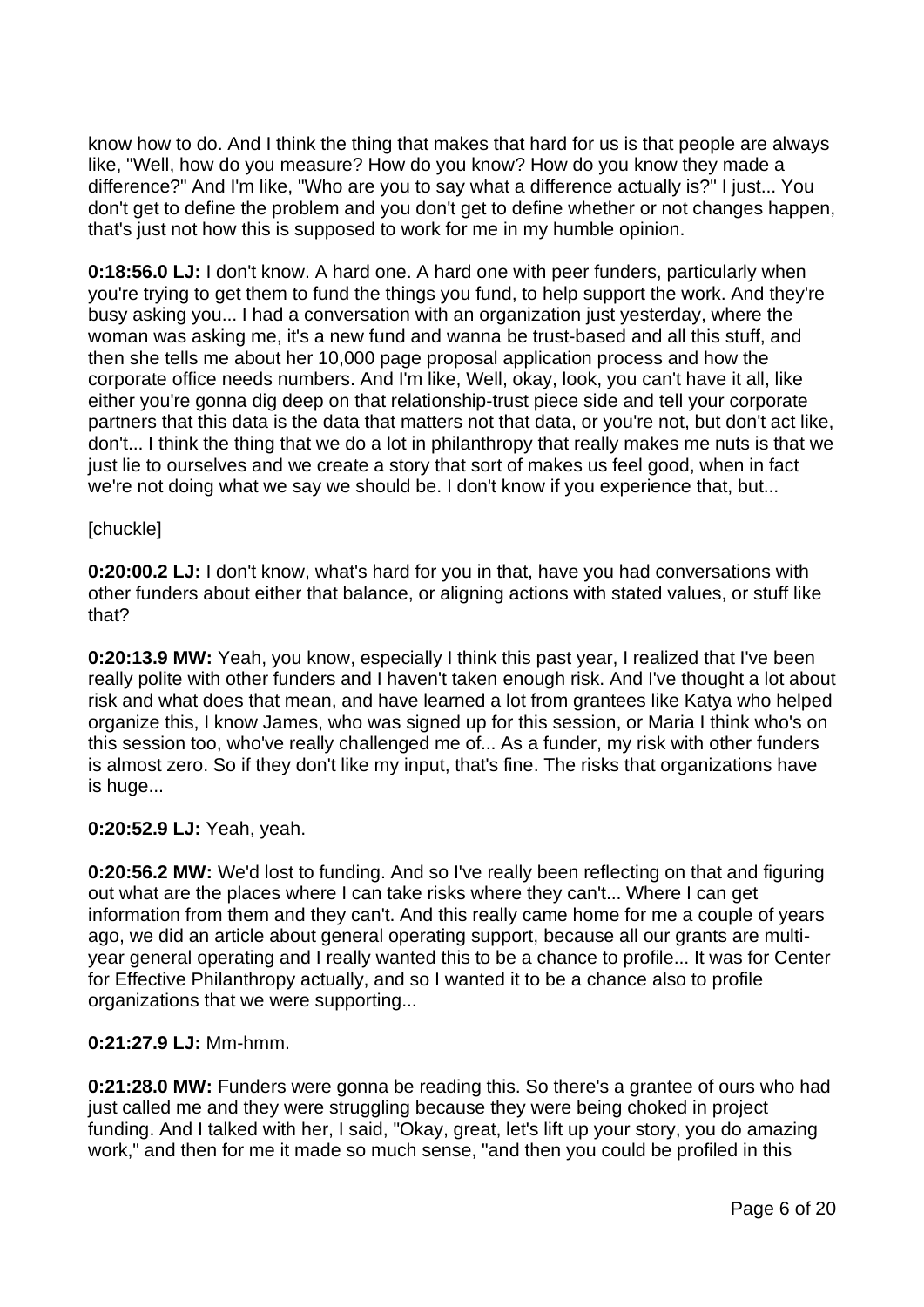article that could raise awareness about your work to funders." So we did and at the end, she said, "I've taken my name off. It's too much risk."

**0:21:54.3 LJ:** Yeah. Yeah.

**0:21:56.3 MW:** And so I hold those experiences with me where I wasn't aware even at that point of how much risk is. And this is talking about general operating funding.

**0:22:05.1 LJ:** Right. Right, it's not like it's something scandalous. [laughter]

**0:22:09.2 MW:** It's not. And how leaders hold identity and racial identity and class differences and gender differences bringing those... And I've had a lot of conversations with organizations to say, "Maybe how do I bring this up to other funders," I don't know how to do this. And so I hold on to that often, and have been really challenging myself, realizing the such minimal risk I have to...

**0:22:34.6 LJ:** Yeah, I'm so glad you raised the risk. You know how you get that feeling in your chest when you're just like... Risk is one of those places that just like... I was on a Skoll panel recently about big bets, and should we do big bets again, and people started talking about, "Well, isn't it risky to do a big bet with a small organization that can't metabolize the money?" And it just was confusing to me, because from where I stood the risk was that the need would not be met if the bet was not made. That's a risk, right? The funder doesn't... It's not the funder's money, the funder's not losing money. And so I find these risk conversations to be really frustrating. And to your point, when I first started, had this woman come talk to me who ran, she still does, runs a non-profit, and a funder had said to her something about, "We really should talk about these issues of gender bias and how funders are not treating women well in the space; why don't you come present?" And she came to talk to me and I was like, "Absolutely not. That's not your job."

**0:23:56.4 LJ:** "That's a funder... It's our job as funders to hold our peers accountable for bad behavior. It's not your job to risk your funding and to put yourself on display for us, that's just... " I mean, the dignity of it, the humanity of it, was just wrong, but it was also not the solution to the problem. The solution to the problem was me saying to that funder, "You need to check yourself. That's not okay." And to your point, I don't risk anything. They may not like me, they may not fund the organizations I want them to fund, and there are other funders who I can convince to do that. But to let it slide, your point about figuring out how to use our voice and try to take what might feel risky but at the end isn't risky, I think is part of our job, even if it's not in our job description. [chuckle]

**0:24:54.5 MW:** Well, and related to this, I saw somebody was asking... Do you mind if I take a question from here? 'Cause it relates to...

**0:25:01.6 LJ:** Oh, go right ahead. Sure. Yeah, yeah.

**0:25:06.2 MW:** Philanthropy. Let's see. So there was one, because I think this is... There's a culture and philanthropy around... Oh, I can't get you up, let's see... Sorry, you all, I'm trying to do my tech-savvy. There was accountability for evaluation, so how do you know your organization is really looking at making a difference, how do we evaluate impact?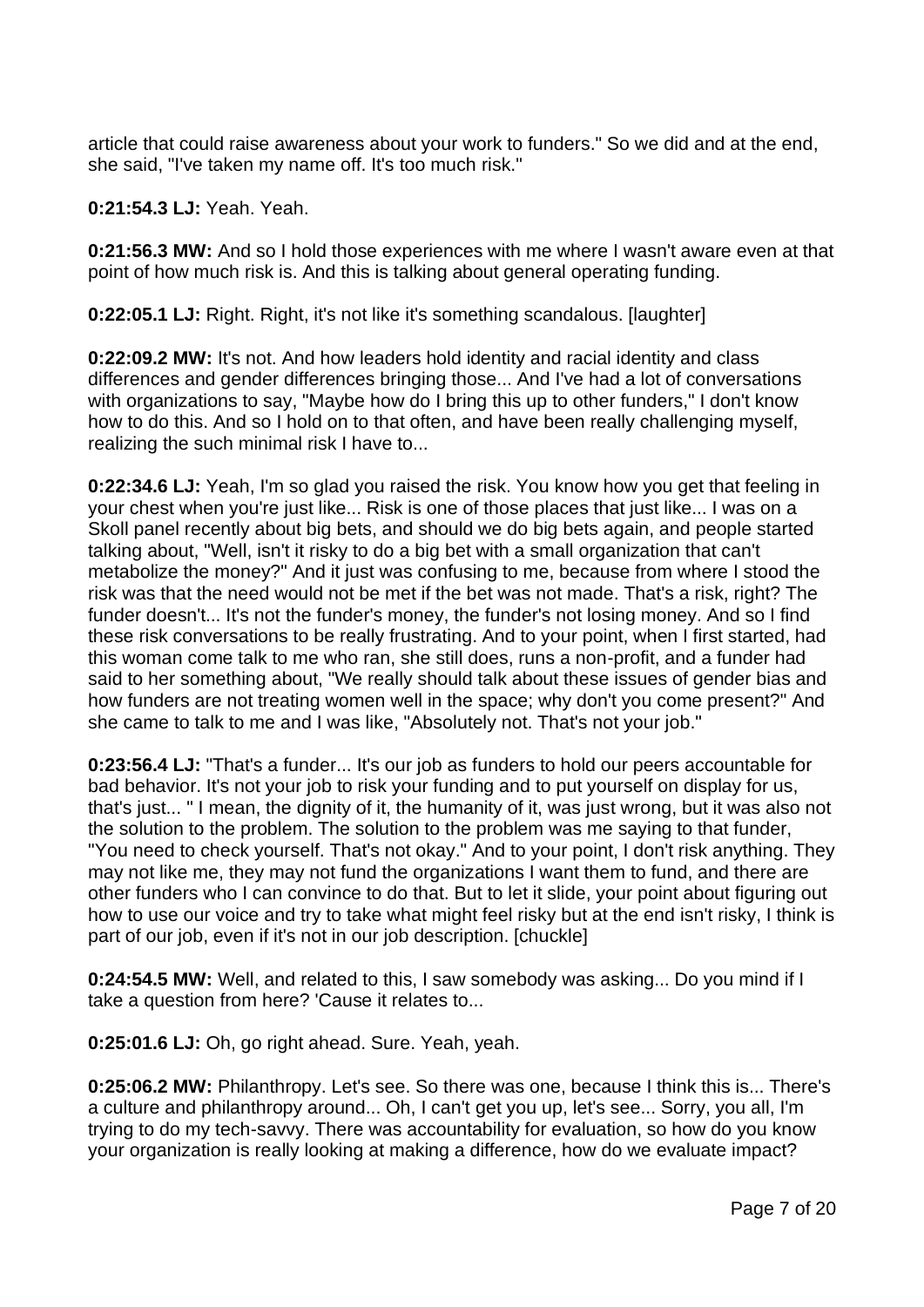**0:25:36.9 LJ:** I had this conversation recently too. [chuckle] So there are some foundations out there that deeply believe that they have a theory for how to create social change, and that they figure prominently in that theory. And so they believe, for example, that not only... That what they do and how they do it will then have an effect on an organization, which will then have an effect on the world and create that social change. Right? And we've grappled at the amount of data found around this whole concept, and if you force us to have a theory of change, our theory of change is that we put the money out into the world to people who know how to do something with it and trust that they'll make a difference. And how do we know they've made a difference? Well, we ask them, what difference did you try to make and did you make it, and how did it go, and what did you learn?

**0:26:31.4 LJ:** So for us it is a... We're not interested in holding ourselves accountable for causing change, we're barely holding ourselves accountable for being in relationship with the change. We are in relationship with the entities or individuals that we give money to, and we have a relationship with them, and they're the ones who create the change. And if we give our money, we too only do unrestricted multi-year, we also do grants on top of that, for professional development, for mental health support, for any number of things that we think and that our partners tell us they need, so that they can do what they do.

**0:27:12.1 LJ:** And we're in regular communication, we talk, they come to us for resources and advice. And at the end of the day, if they're successful then that's great. That doesn't mean we were successful, it means they were successful. So we've really kind of... We just don't think of it the same. And if we had a more rigid theory of change that was like, "Okay, if we don't also sit on their board and drive their strategy, then change won't happen." And there are lots of funders that do that, that they're like, "Well, the only way for change to happen, because these people don't have capacity, is to give these people some of us and then they're gonna have capacity and the change will happen." I'm like, "Okay, good luck. I hope that goes well." But that's just not how we've got it. Yeah. How about you, how do you guys know, does your board ever say to you, "So, Mailee, what difference have we made?"

**0:28:08.0 MW:** Well, I know why we're together now on this...

# **0:28:11.5 LJ:** Oh, okay. [chuckle]

**0:28:13.4 MW:** 'Cause we're very similar to you. [chuckle] So, very similar, and because I think that... We switched ship to multi-year support in 2017, and I think since then it's allowed us... So our board hasn't challenged that or had that framework, and I'm fortunate that our board is really willing to listen to the organizations and hear what themes happen from them. And then I can truly say that they've transformed us, as a foundation, and we've really listened to the organizations to say, "Well, what do you need?" And one of our grant programs does offer professional development. But we just say, "Hey, during this grant period, you have the money, you choose what you want." And what organizations people have used are things that I could never imagine, to your point, from therapy, and there have been several people who've used it for therapy, I never thought that they could use that for therapy, to doing a self-learning trip. And I, again, learning, it was really my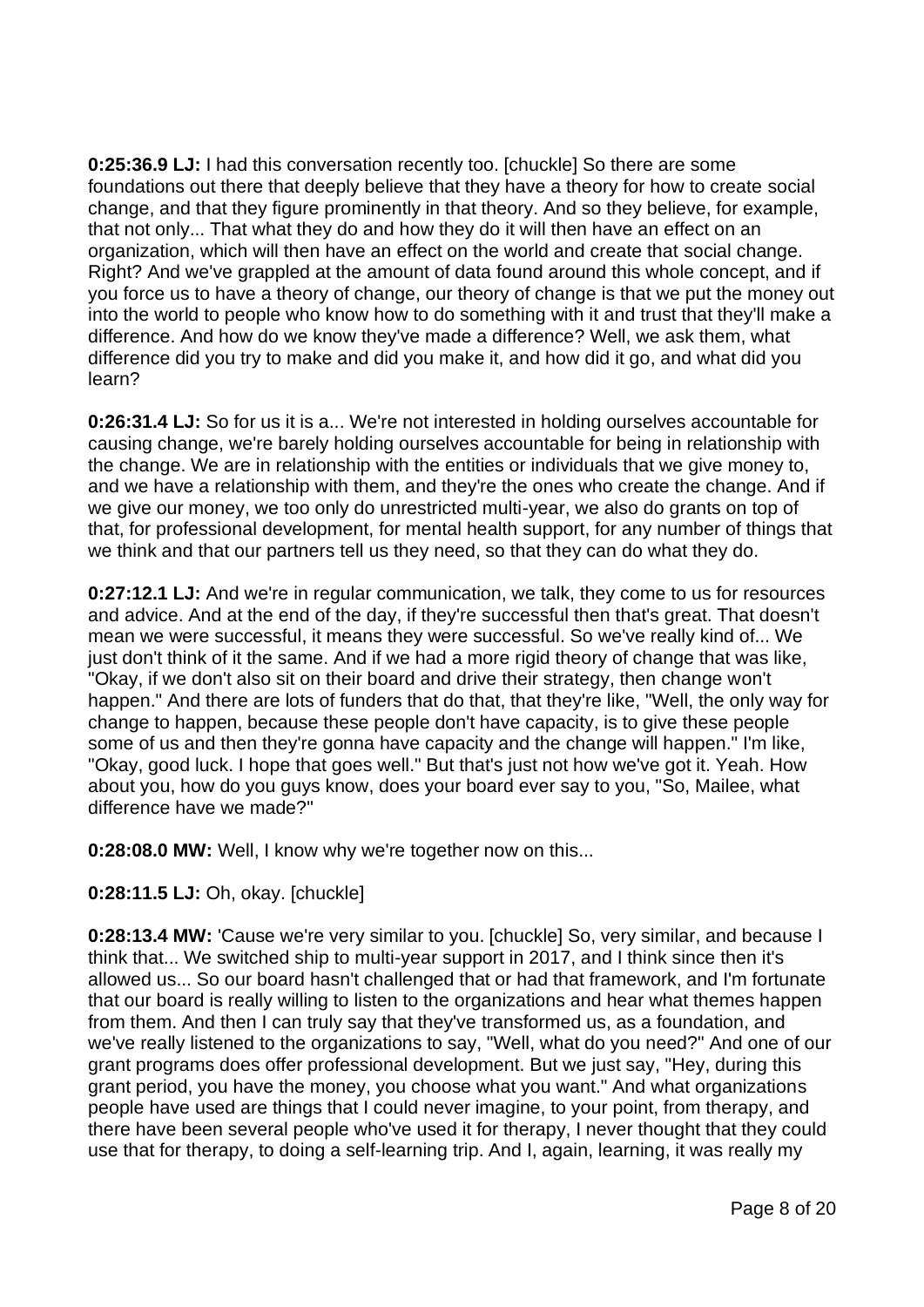board that said, "Hey, let's listen to what people want versus prescribing it." And so it was really their vision of that, to hear. And I think through multi-year support in this specific grant program, we do ask them what do they think is gonna happen, and there's probably one organization out of the 10 years that followed what they thought would happen over four years actually happened, everybody else...

**0:29:42.6 LJ:** 'Cause life doesn't happen that way.

**0:29:43.6 MW:** That's more the norm. Yeah.

**0:29:45.9 LJ:** And I think you and I bring the benefit of having worked in the non-profit space in such a way that that doesn't sound surprising. If anybody actually stayed the linear course, we'd be shocked, because the world just doesn't work like that. And we reached out to our partners, similar, around, what is it you need? And I saw a question pop up in the chat. And we've paid for mental health, we've paid for faith-based retreats, we've paid for M&E consulting, we've paid for all manner of stuff. And the reason we do it is because other funders won't. And because, to your point, organizations are getting choked with project funding that is restricted and doesn't allow people to use it for what they actually need. And it still boggles my mind that we're still having conversations in philanthropy about unrestricted general operating multi-year grants. If we can't do that, then we really don't have a shot, because that's the nature of trust in our space. Right? And to not do that means you don't trust me, is fundamentally what I believe that means. It's like if I have to restrict how I'm giving you the money, make you send me a note every five seconds 'cause you're changing your line item budget 'cause something happened in the world, clearly I don't trust you, right?

**0:31:06.4 LJ:** 'Cause I don't think you can make good decisions, or I don't think you know what you're doing. And with unrestricted multi-year grants, I think it conveys trust deeply in a way that our field really needs to get over itself.

[laughter]

**0:31:21.9 MW:** That could have been the title of this...

[laughter]

**0:31:24.6 LJ:** Get over yourself. [laughter]

**0:31:29.9 MW:** That's, yeah.

**0:31:30.5 LJ:** The best thing, you know, people will talk about it and people say it, but then you say to them, "Okay, well, so if you trust somebody, why don't you write them a check directly?" One of the other things we did recently for folks that we fund outside of the US, is we stopped requiring that they have a 501C3. Why do I need a 501C3 to give you money? That's about the US government and terrorism and stuff that has nothing to do with you doing your work, right? And so, we have a way through something called equivalency determination that lets us basically cut a check directly to the organization, and it just opens up more space for the organization to do what it needs to do, as opposed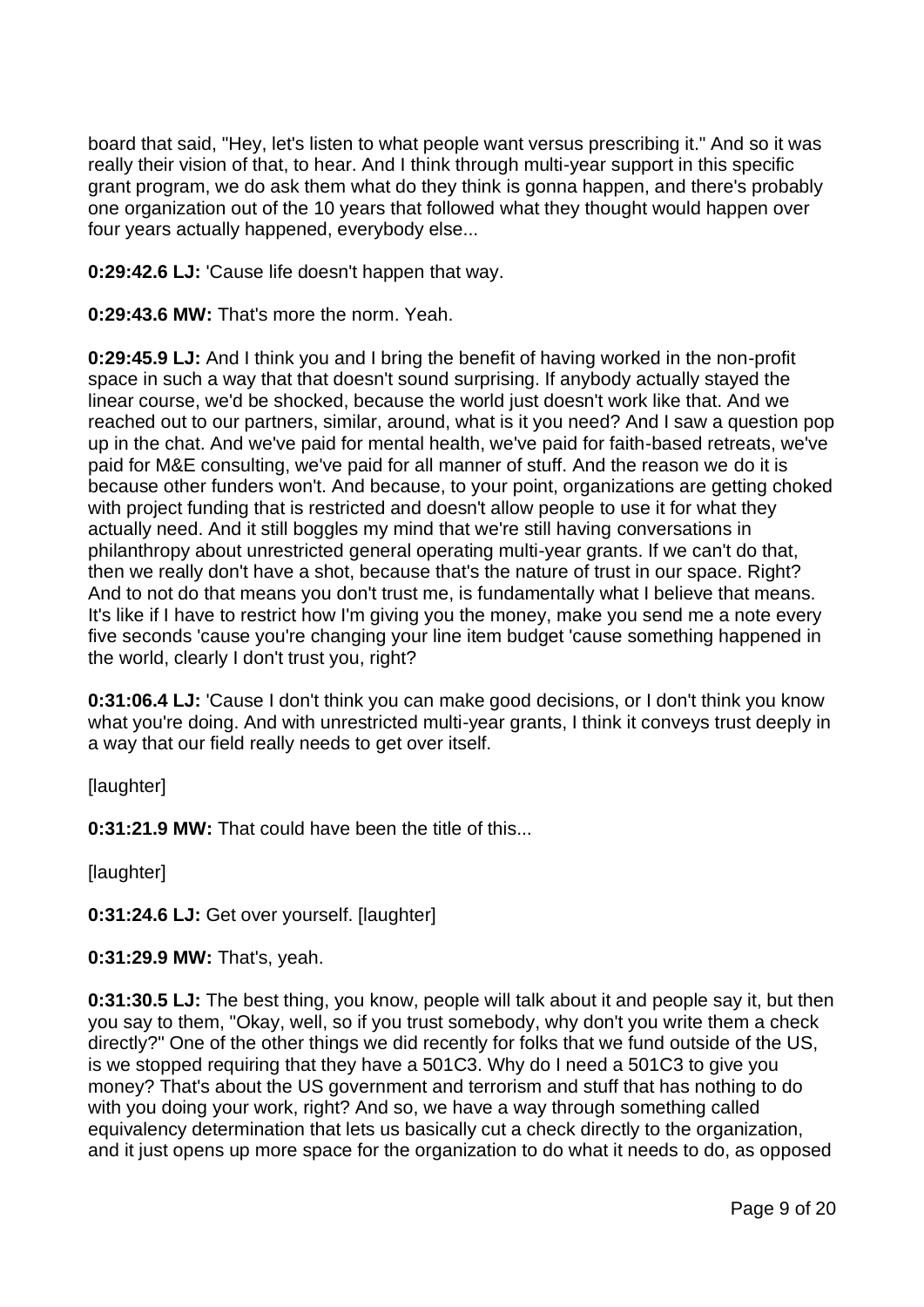to, oh, now I have to get a physical sponsor; Oh, now I have to get a 501C3 and have two boards, and just to get some money to do the work. Yeah, so we put a lot of barriers to demonstrate we don't trust people. We just don't trust people. Yeah. What do you say to... One of the things that comes up a lot, and I, again, had this conversation recently, is sort of like the power in this space.

**0:32:44.0 LJ:** We're busy trying to do racial justice philanthropy, and our team is deep in reading and we're thinking about this and talking about this, and one of the things we've really tried to think about was like, we still hold the power, we've not changed that, that is still true. So what are ways that we can shift power in some of our practices while we still have to acknowledge that this is the container we're in, we're not gonna... We can't actually break it, but maybe we can push on it a little bit. And I'm curious if you all have either gotten feedback from your partners or have tried some experiments with having less power. [chuckle] I don't know, I'm curious.

**0:33:26.1 MW:** Well, you know and [0:33:29.9] \_\_\_\_ about how do you bring the community voice into it. Power. And so Claneil Foundation is a family foundation; one of the ways we've done it... So we have three seats for outside board members, so those three outside seats are all representing organizations that were past grantees, two of whom are people of color, on the board itself. So that's one way is to have them on the board, and actually one recent grantee was part of a Zoom call that some of you might have been on, but they were past grantees and current ones of a certain grant program were getting together just to talk, and so he's also all of a sudden representing the board, you know, in that...

### **0:34:10.7 LJ:** Interesting. Yeah.

**0:34:12.3 MW:** Pandemic. And so that's one way. I think another way we've been thinking about it is in our proposals for one of our grant programs, actually asking for one of the references to be from somebody from the community. Because I've been thinking a lot about the difference between a great proposal and effectiveness in the community, and those two won't always be the same.

**0:34:37.7 LJ:** Yeah, yeah, that's a good point.

**0:34:38.7 MW:** And that same grant program actually, its intention is for past grantees whose organizations have to make a change based on input from the community, so the whole thing is based on changes in the community and/or maybe the community hasn't changed but the organization is much more aware. And so that base is in the community. Our second grant program which we just... Our local grant program is to be rooted in the community, that's the part of the definition around that. And so, thank you to the person who asked that question, and that's something that we're trying to think of even more as we develop.

**0:35:16.9 LJ:** Yeah. Yeah, we've really been focused on this community-driven development construct. And not just sort of, is the community engaged, but is the community actually making decisions about the money, and did they have the power to decide how the money gets spent? And so as we've gotten to identify organizations that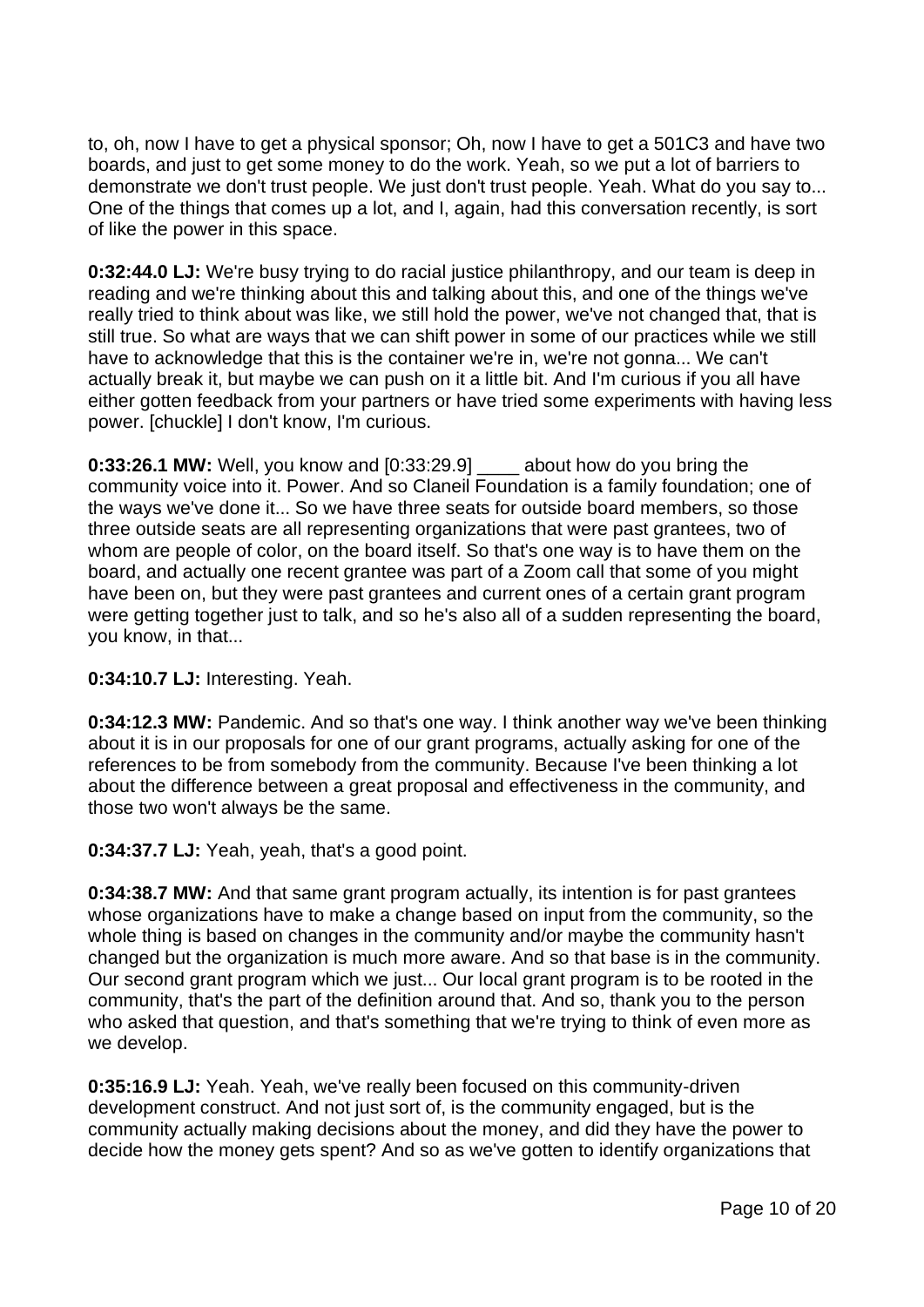we're gonna fund, that's sort of one of the guiding principles behind sort of like, you might be of the community, you might even be a community leader, but does the community actually get to participate in decision-making of funding. We also just are in the middle of figuring out this fund where we're gonna be for us, larger sized grants to intermediary funds that have community advisory committees to design how the money gets spent.

**0:36:08.8 LJ:** And we've sort of intentionally thought about it as a way to move the power away from ourselves, to then have other folks who are better at this than we are, 'cause we don't really... We've never done participatory grant-making, I really... Your model, where you've got past grantees on the board I think is really cool, we've not done anything like that. And so inching our way to more and more, closer and closer connections, but also wanting to recognize and just work with people who know how to do this, right? A bunch of folks have been doing this for years, so why not just give them the money and say, "You can go do that, 'cause you're good at it. That's been our latest way to do it, but we'll keep learning, I imagine. Yeah.

**0:36:50.1 MW:** So, Lisa, I'm just watching the clock, and we have to wrap up. So what... Any closing thoughts? And I'll think of that for myself, before we open...

**0:37:01.1 LJ:** I guess one thought I have that I've said in a couple of forums, and, I don't know, I think people just think I'm nuts, but I think in this conversation about, how does philanthropy be better or do better or be more equitable or be what it's not, which I think is a challenge for all of us to consider, is like, what is it and can it actually be something different? I don't know, but I do think that just like funders are running around picking who they're gonna fund, organizations need to pick who their partners are. And I know that that comes with cost, 'cause if you don't go with X funder, you don't get their money, and you need their money. So I'm not blind to that. And I think that there is power in that, that if got leveraged more, and other funders supported organizations that function that way, we might have a shot at holding more of philanthropy accountable, and organizations aren't being... Are forced less to contort. I mean, the contorting that goes on in our space is really awful. And I don't know, I feel like we just, we've been stepping in where some funders have stepped out, folks like Novo and Peri that are closing; it's like, Okay, well then we need to fund these, we can't...

**0:38:32.0 LJ:** And if somebody is saying, I can't take money from this organization, that's exactly who we should be funding because they're trying to define their own way and their agency, and if we believe and trust in what they're doing, then we should fund them, so... I don't know, that's one. There's so many thoughts, but... What's your closing thought?

**0:38:55.6 MW:** Like I said, I always keep either people or stories with me, and somebody who I always keep with me and my job is my mom, who I said before I was very educated, both of my parents are math geniuses, and she does a lot of activism for the Chinese community in San Diego, and she would always tell me about it and what she was doing trying to help people, and one time we were talking about it and I was getting really excited for, and then she said, "Mailee, I think I'm gonna go to the Community Foundation that's in San Diego." And all of a sudden I thought... And I just realized that even though she's been in this country for 40, 50 years, she has more education than I did, her English is not perfect. Culturally, she still struggles with the American culture, and... Not just words, but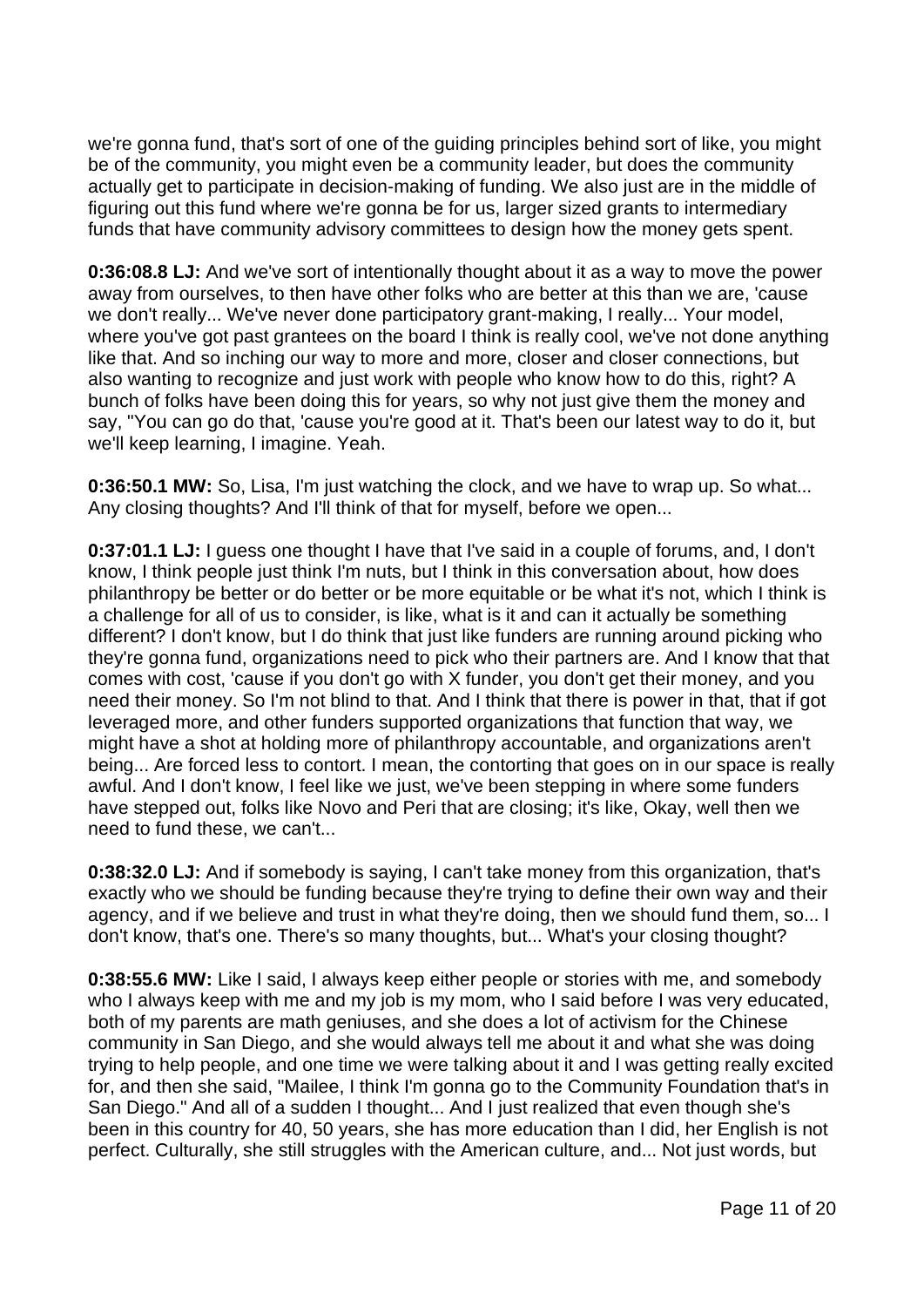mannerisms, and I could not imagine her in that board room making a presentation and getting funding, and not because of who she is or the dedication to the community, who totally gets her, but she doesn't fit beautifully into the White culture. And so I keep that with me in my work every day, and I hope that I wake up one day and would not see that as a barrier, but I do, and I carry that with me wherever I go, and when we interview grantees. And so, I guess that's my closing thought that I see philanthropy is changing, I'm hoping it's not a fad, I'm hoping some of these pieces stay.

### **0:40:29.5 LJ:** Yeah, fingers crossed. So, Natalie, shall we go to questions?

**0:40:36.4 NW:** Yes, let's go to questions. I was just entranced in hearing all of the experience you all have and the opportunity to really get into your world and see funding and philanthropy through your view. So we have a few questions. One is, and please just take a moment each, if you feel like you don't have anything to offer, obviously skip to the other, but the first question is, what have you found to be the best way to educate your board or communities on issues or strategies or organizations that has been most successful in getting their attention.

# **0:41:17.7 LJ:** Go ahead Mailee.

**0:41:19.6 MW:** So, I think for me, when our board has changed and I've changed, it's when they are in relationship with the grantee, and that person or persons can speak truth to power. I can speak it till I'm blue in the face. Let's be real, I'm not working in community, I'm working 10 feet away from community, and so, that's the changes of the hearts and the minds, however I wanna say, it only happens when somebody feels like that they are being respected also by my board. And I know there are too many times when individuals present to boards and they really feel like feel traumatized, and there's a lot of trauma in philanthropy that's not talked about enough, where people are asked to relive their trauma to get money, whether they get it or not, it doesn't feel good. So, I'm not talking about in that context, I'm really talking about it where people feel trusted and respected through dialogue and through learning that our board has, and I have too changed as a person and as an organization because of really that relationship.

**0:42:32.6 LJ:** Yeah, I would say that we purposefully, to avoid some of the trauma that Mailee talked about, have chosen with some intention not to bring people before our board, not because there's anything wrong with our board, but because that's a lot, and that's hard. And that may or may not be as additive as we would hope, and so with our board, they've purposely hired a staff whose job it is to build trust with the folks we wanna support and with the board, to then create the bridge that then makes it possible for them to take in information, be introduced to new ideas or new ways of doing things, and then act. We do leverage, we do do site visits and sort of create and build relationships, so, we have stories to tell, but it's us telling the stories and sort of owning that enthusiasm and excitement that we then convey to the Board. In the Boston area, sometimes our trustees do have an opportunity to connect more closely, and sometimes we travel, and that of course is always mind changing when we get to go somewhere we've ever been and see the world in a way we've never seen it, but...

**0:43:53.3 LJ:** I had a good friend recently say our job is bushwhacking, that's why we are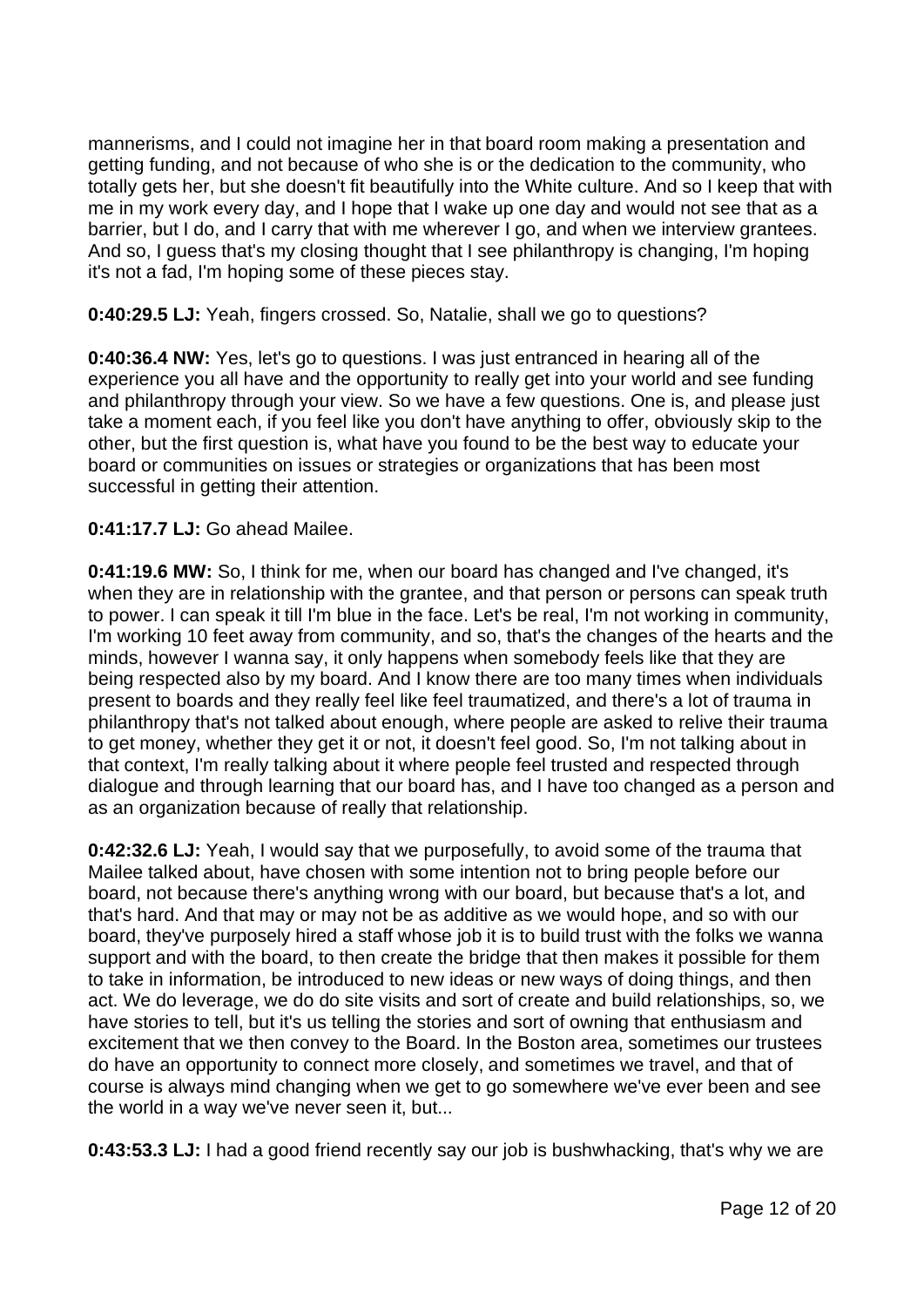clearing the path, and we're bringing folks along with us, but we get to choose the path and we often get to pick the information that gets presented and that's where we can help our trustees see what we're seeing and bring them along, and so far, that's worked fairly well for us.

**0:44:21.9 NW:** Awesome. Our next question, I think you both will enjoy this. When you were introducing yourselves, you talked about your experience that led you to wanting to make a difference, for you personally as women of color, is philanthropy a lever that is letting you do this in the way that you want?

# **0:44:45.1 MW:** Would you take that Lisa first?

**0:44:47.8 LJ:** Today it is, yes. Today. Tomorrow, I don't know. Maybe not. I mean, I think there is always... I have this conversation with friends all the time, and I say to people who come into philanthropy, you need to know what you're coming into, and not kid yourself about what it is. Philanthropy is the money that is made and that is purportedly going out to save the world is the same money that destroyed the world, so, don't be confused by that. Right, that's what it is. And so, we live in this incredibly cognitive dissonance space in philanthropy, where we're like, "Okay, let's take a million dollars and go save the rainforest," "Did I make that million dollars on ripping down the rainforest?" "Well, let's not talk about that." That's where we exist.

**0:45:32.9 LJ:** And so, you gotta be able to sit with that and then figure out, okay, well, this is the container I'm in, how do I make the most of it in such a way that creates the change not that I wanna see, but that the people out there who are actually doing the work on the ground wanna see and the communities wanna see. Because I don't try to hold that. When I go visit one of our organizations in Malawi and I get to see what they're doing and what's happening, am I deeply satisfied that we're partnering with them? Absolutely. There's not words to articulate the power of the work that they're doing, and I feel really sort of like, okay, well, at least I am getting money to that organization so they can do that. I don't have any false pretense that I'm creating that change. And that's the kind of schizophrenic, cognitive dissonance kind of thing you have to do when you're in philanthropy, is you gotta stay sane and stay honest. But it is a lever, and it's a lever we have right now, and I do think it is when used well can be effective in creating change. I do think that's true. Yeah. I don't know Mailee. How about you?

**0:46:58.3 MW:** Yeah, I learned to just be my authentic self in philanthropy as a person of color, and my dad is White, and as my kids tell me, they're like, "Mom, you could pass for White," so, that's a reality for me too.

**0:47:14.6 LJ:** Kids are so honest.

**0:47:16.3 MW:** Yeah, they are so honest. And I think there are times where I know... And part of that reality is, it is triggering, so, I've been in board meetings where tears have flowed, I've been triggered during grantee interviews, and I know it was nothing to do with the organization, but a personal experience around racial trauma, so that's part... I don't have the luxury of resting from the racial inequities. And quite honestly, there were a couple of weeks ago, and one of my board members actually called me and said, "Are you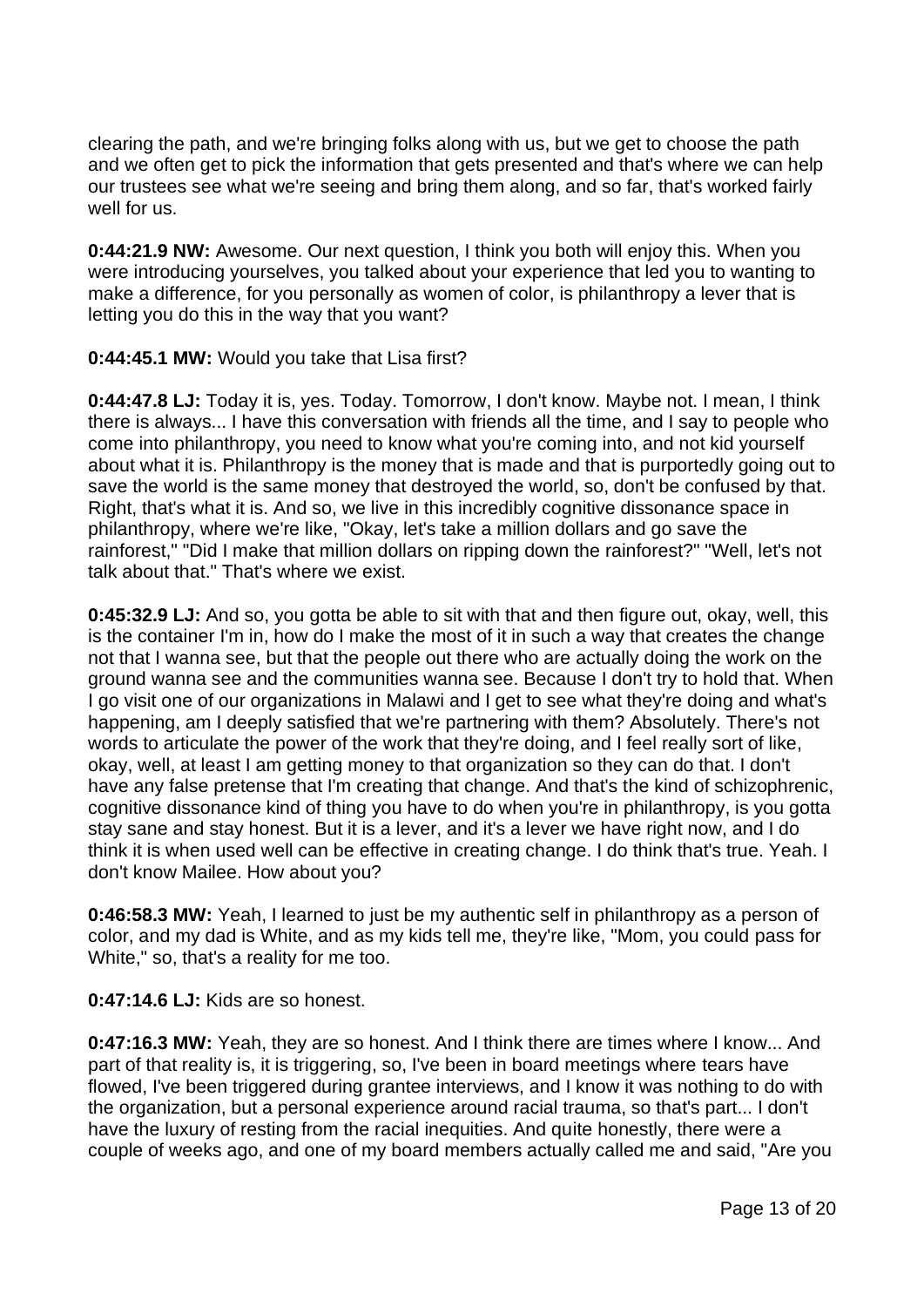okay?" after we did some grantee interviews, and I'm so grateful for that, but where my husband, who's also mixed, he's Black and White, and he's a criminal defense attorney, where we were both just exhausted and burnt out and emotionally didn't have anything left. And it came out and then you wonder, are we being good parents... What does that look like when two people are spent at the same time with the family, with jobs that have to do with real racial inequities? So, maybe I'm just tired, but I can't fake it well anymore, and that's part of the work and part of me that, you know what I bring to it.

**0:48:49.5 NW:** Thank you both for that. I wanna take a moment to ask the attendees, if you want to ask questions yourself, please raise your hand in the chat and we will bring you on to the screen, we would love to see your faces and hear your voices. One of my next questions, I know this was in the chat as well, and then got moved over to the Q&A, is you said earlier that charity is different from philanthropy as it is done. Is it really?

**0:49:21.9 LJ:** I think it is different not for... Well, I say that from the vantage point of a philanthropic organization, so, if somebody wants to walk down the street and hand somebody a \$100 to do something, awesome, please go ahead, do that. But in the philanthropic space, what happens when you get charity is you get pity, you get dehumanization, you get capricious attempts at being helpful, you get folks who in their effort to help diminish the dignity of the people they're trying to help. And so if you have a charity framework in your head that it's the Save the Children who with all of... We talk about it is like philanthropy porn, where you see photos of all of the African kids with flies on their faces, and they're like, "Oh, I must give those poor pitiful children," as if they have no families and no communities and no... And that they're not strong themselves.

**0:50:33.8 LJ:** And so the mindset behind a charitable giving framework, I find has been really talk about traumatizing and damaging in the relationship between philanthropy and partners and organizations that are in leaders that are doing the work out in the world. By flipping the frame to philanthropy, it doesn't mean that the money is the same, but what it can do, doesn't always do, but what it can do is support a philanthropist to be just a little thoughtful and a little more like human and acknowledging that they're in relationship with somewhat or something and giving that money and that it actually matters how they do it. And so I do think it's different in that way, but money is money, so happy to have a billionaire drop a billion bucks in cash on anyone. But I do think in terms of the field and how we operate, it does make a difference.

**0:51:40.0 NW:** Thank you. Mailee, did you wanna respond to that too?

**0:51:46.4 MW:** Yes, it's interesting, that was the motto of my predecessor, she would always say that. And I hope philanthropy will get there, I still think it's human nature to wanna have a quick fix on a problem. My hope is that as philanthropy continues to evolve, the complexity that comes into grant decisions, to... I know I was talking with one non-profit leader, and she said, "Mailee, how do I explain all the complexity that goes into my work in five bullet points? I can't." So, how do I communicate this that there's so many nuances that to the funder are nuances, to her though are core to how and what makes her work go. And so, I don't think we're there yet, but it's acknowledging that complexity.

**0:52:36.8 LJ:** Yeah.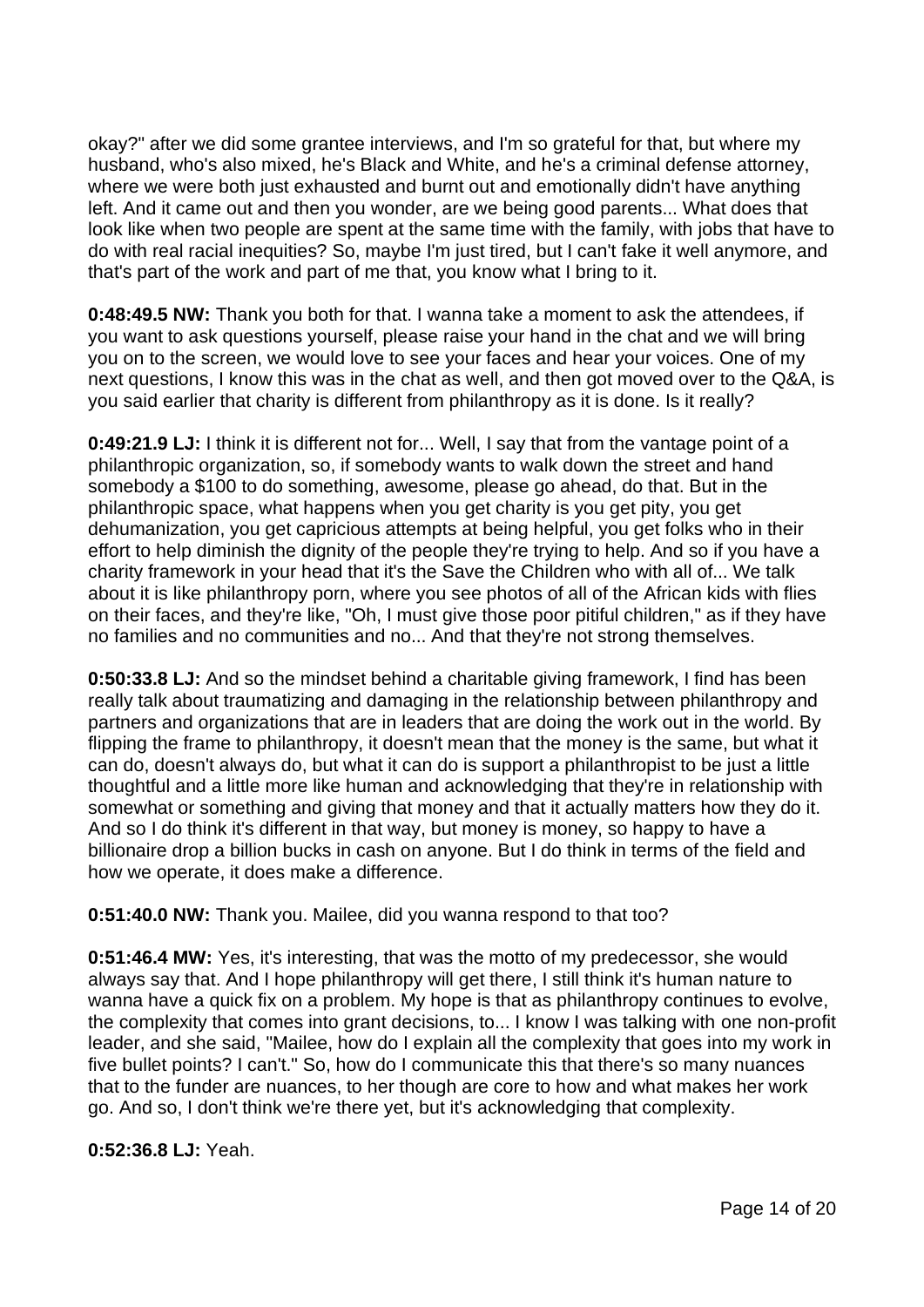**0:52:36.9 NW:** I know we have a couple attendees, Teresa Alice, is she ready to come on and ask her question? Maybe not.

**0:52:53.3 LJ:** It's a fancy set up.

**0:52:56.6 NW:** Did we see somebody?

**0:52:58.6 LJ:** I see... In the chat, it's Teresa saying "I am." I don't know what she's to do, but...

**0:53:02.4 NW:** Can we bring Teresa on? There we go.

**0:53:08.4 S6:** Okay, thank you. Mailee and Lisa, thank you so much for this. It's been really wonderful to hear you both. I have a question, which, to Mailee's point about quick fixes is probably flying in the face of that, but you both have been in philanthropy for so long, and have seen so much. If you had a magic philanthropy wand and could waive it and make a change... You had three wishes, or maybe one wish, what would be... What do you think the thing is, the wish is that sort of pushes us towards greater equity, towards greater inclusion?

**0:53:47.6 LJ:** Wish I did have a wand. I would definitely make it a requirement in the United States that was enforceable by law, that all philanthropy was unrestricted in nature. I would just do that. I think that would just change so much, just that relatively simple but complicated thing. I think that if I could wave a wand and people with the money could focus less on themselves and more on other people. I just talked to a friend of mine who was like, "We need better White people in the world." I was like, "We need better people in the world," we just need better people, and if philanthropists could just really lean into being better people as human beings, that would change a lot. I don't know. Those are two that I can think of at the top of my head, I have to think about a third. Mailee, if you have something, you go.

**0:55:08.7 MW:** I know. [0:55:10.8] \_\_\_\_ That was such a good question.

**0:55:12.0 LJ:** That is a good question.

**0:55:13.2 MW:** So I'm gonna steal Lisa's first. I do wish all foundations did general operating, I honestly don't see anything that's helpful with the project grant, and I've seen that with our organizations when I used to fund raise. So that would be one. I wish I kept this article that I one time cut out and it talked about how foundations always critique that there are so many different non-profits doing a lot of different work and how are we supposed to choose the next one. And at the end it said, "Why isn't the philanthropy sector putting that mirror to themselves?" There are so many small foundations...

### **0:55:56.8 LJ:** Tons.

**0:55:57.6 MW:** Including we are... We have a staff of four, a staff of six, we all have our missions, we all have our own grant programs, so we are creating a problem, and I don't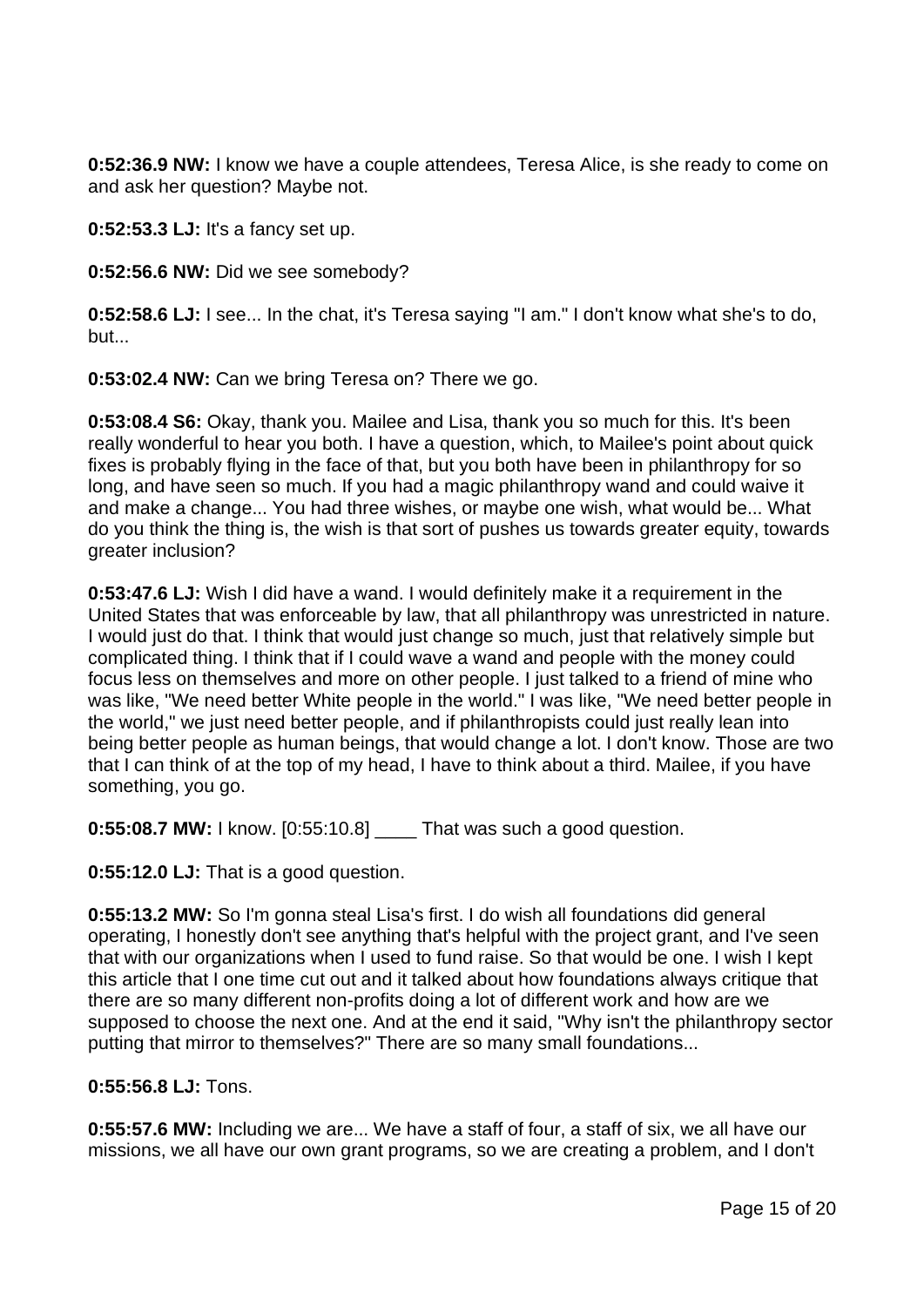think we do enough reflection on what that structure does to the equity. And how many proposals organizations have to write for different foundations and as well as intentioned as Lisa and I are, let's be real. There are language that somebody might put in a proposal that I get that somebody else doesn't get. And so, looking at the structure and somehow imploding it, so there aren't many, many foundations and DAFs which are Donor-Advised Funds, which now exist and people can't access them, they don't know how to access them, opening that up, so non-profits actually know where those dollars are and who has those dollars. I don't know the specific dollars that are in Donor-Advised Funds, whether they're at community foundations or at Vanguard, but there is a lot of...

# **0:57:00.1 LJ:** A lot of money.

**0:57:01.6 MW:** And from an equity perspective to not understand how or where it comes from, for me, that needs to open up somehow as well.

**0:57:12.0 LJ:** Well, and the third, I did come up with a third one, which is that every philanthropic, whether it's an individual or a foundation, needs to be required to be a spend down, including DAFS. Like you have a term life. You don't get to do this for 100 generations and have a 5% payout rate. You're basically hoarding and holding money that could be changing the world. How dare you? We're a spend down. Thank God, or I wouldn't have taken the job, frankly, if we weren't. Because I just don't believe in this notion that my, gratefully my trustees aren't interested in their ego over [0:57:51.7] Just, you make a bunch of money, you give a bunch of money away, not hard. And again with, in the US, because we are how we are, it would actually need to be enforceable by some law in which you could be held accountable. We don't have any accountability in philanthropy. Philanthropy can do whatever it wants, and on good days, that's great, but on most days it's awful, and we have got to figure out, if we're not gonna self-police, then we've gotta have somebody do it for us, and I don't know. Did you...

**0:58:26.2 MW:** I [0:58:28.6] on the spend down, I always worry if there's not gonna be wealth in the future that I'm hoping that there will be foundations there, so I'm on the plus side of that. [chuckle]

**0:58:36.4 LJ:** I think there's gonna be a lot of money in the future, Mailee, maybe I'm too optimistic about that. I might be too optimistic about money going on forever. So fair point, but I don't know. I don't know. The amount of energy and time we spend trying to help the next generation figure out how to give away money could be spent on the money going out the door.

**0:58:58.1 NW:** So I wanna reinforce that we also are looking for reflections, so please send us your reflections in the chat. Let's go on to another question. Can you talk more about the cognitive dissonance in relation to financially benefiting from the systems and structures that cause or support the problems you get to solve?

**0:59:23.7 LJ:** Okay, can we just own our schizophrenia? Can we just...

[chuckle]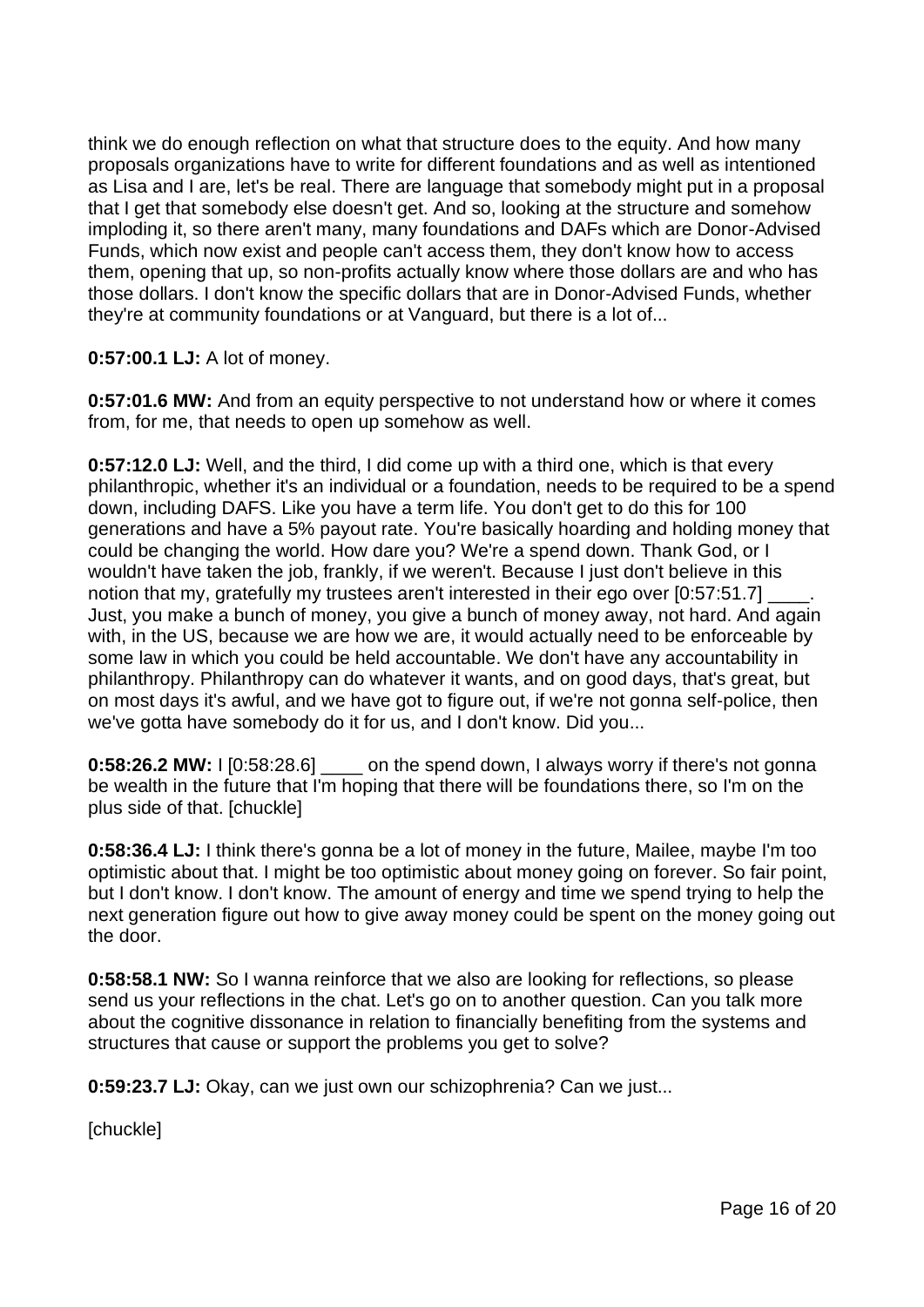**0:59:29.2 LJ:** I'm happy to own my mental health challenges around this, and no disrespect to anyone who struggles with mental health, but it is, Mailee just talked about not being able to take a rest from being a person of color, so if you add in this space, if you add being a Black woman whose parents grew up in places that didn't benefit from philanthropy, because nobody cared what happened to them because they were in St. Louis or in the segregated South. And now here I am with an opportunity to figure out where that money goes, that did harm, that continues to do harm. As much as we talk about things like ESGs, and if somebody talks to me one more time about de-colonizing wealth, I might just explode. I'm like, "You can't de-colonize a colonizing system," it doesn't work. So I have a friend and colleague who talks about, "How do you make a container change its shape and shift how it moves?" And I think this is true for any system, whether you take academia, policing, I'd be curious what Mailee's husband says about the law and law enforcement, all of these structures are deeply flawed. And so, yes, we can deconstruct them, and so far that hasn't been the fastest way to create change, doesn't mean we shouldn't keep beating at the walls to knock them down. And what do we do in the meantime?

**1:01:12.7 LJ:** In the meantime, people are still hungry, need education, need... There's still great need, and so how do we function within these containers in ways that respectfully and with dignity addresses that while we push on practices that might make this a different endeavor? And I think that's why Mailee and I are on this, put ourselves in a fish bowl. [chuckle] I think we think, or we've convinced ourselves, again, we might not have it all straight in our heads, but that if we can do some of that, some things might be different. Will it all be great, will it all be fixed? No, absolutely not. But might it be different? Today, maybe. Maybe, I don't know.

**1:02:03.1 MW:** And I think coming into this space for me, it was eyes wide open. So when... My first foundation job, I went into it, it was actually a corporate foundation, and so I went in not only wanting to have it be a way to serve the community, but I wanted it, also a way to challenge the philanthropic construct within which I was working. So those are my two missions in my work, and if you talk with any of my board members, some years will say, "Yeah, we got stretched," and it's not me saying, "This is my personal agenda, I wanna stretch." It's hearing from grantees, it's reading articles, looking at research, saying, "Wow, this is where we're working, and let me bring this up to you, I'm learning along with you," and what are we gonna do about it, and problem solving, whether it's with grantees or with my board or with the staff. So that's why I'm in the work, and when I get... My highlights are working with the organizations or grantees, but when I ever get tired of trying to be a change maker in philanthropy, when I get tired of that, then it's time for me to go, because somebody else that needs to be in my space who wants to take that on as well.

**1:03:33.0 NW:** So my next question, and maybe this is a statement and a reflection, but it would be great if you all could reflect on this, is, the New York Foundation does site visits. The visits include meeting with community members that know the organization, and they must be part of the group that meets with the foundation grant-maker. The New York Women's Foundation has a strong participatory grant-making process. What are your thoughts on that and have you seen that? Do you experience that within your roles?

**1:04:08.8 MW:** Yeah, I can say. So, ours being a family foundation, we're unique in that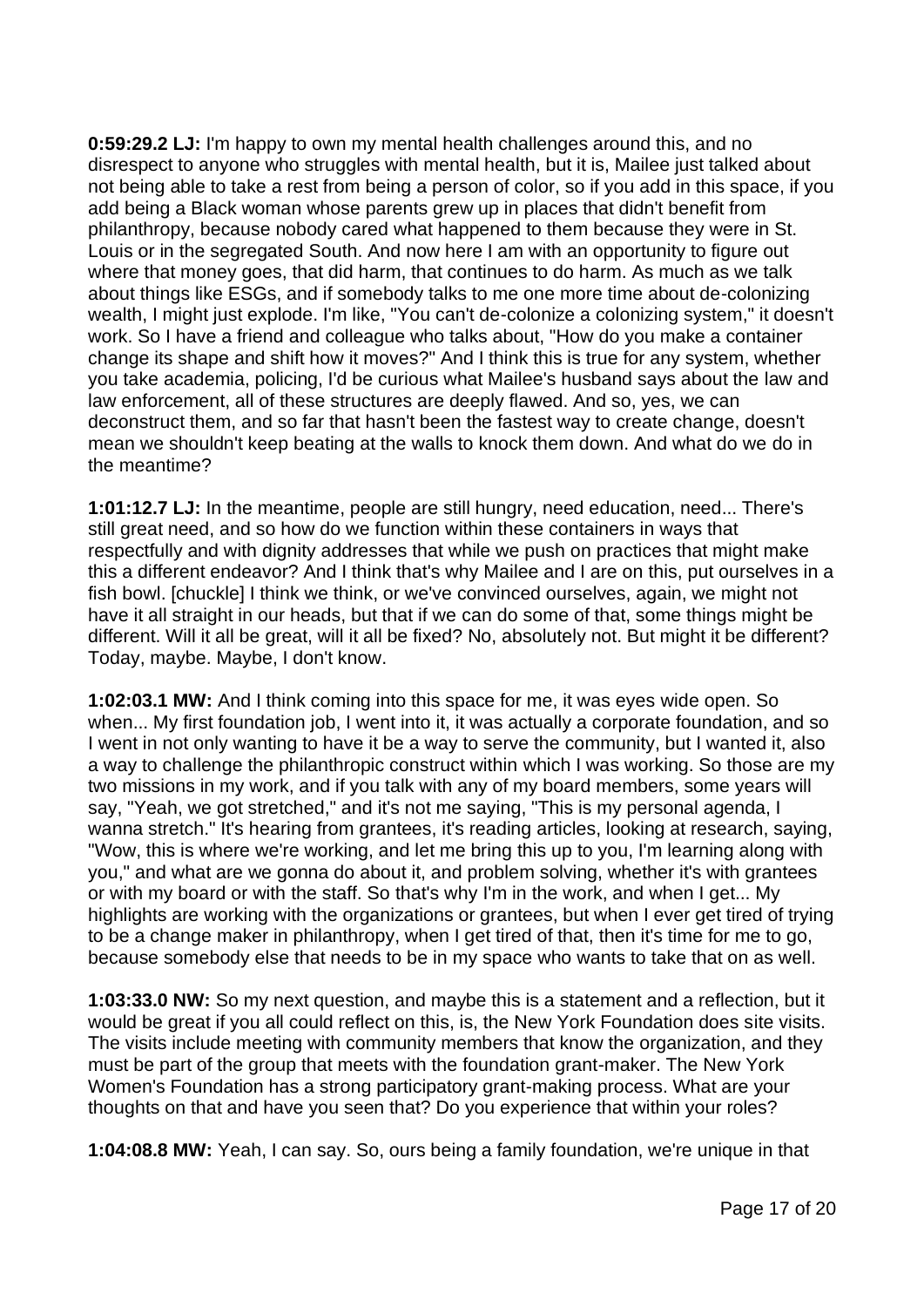they wanna engage the family. So that engagement happens with the family. We have 18- 20 family members who are involved in the foundation. So we don't have, other than our three, the three members who are on our board who are past grantees, that's where the representation goes. So we do not have that piece of participatory grant-making in that, and I think those examples are really important. What I always worry, and I worry about this with organizations or with people in the community, is how... What time are we taking from them, because I've also heard stories directly with organizations that we support saying, "Oh, I'm so glad this funder wants to come, but look, this is a day out of my schedule." These are community members who are working full-time, they're taking a day off, so we also have to be mindful of the time that we're taking. And some of what we've started to do is if we have any organizations who come speak, we pay them for their time when they ever come speak. So trying to realize that time is valuable.

**1:05:22.7 LJ:** Yeah, we do the same thing. And I was recently talking to another funder who was talking about all this data that they needed collected, and I was like, "Well, then pay them to get it for you," because it's you who needs it, it's not them. The participatory thing, I am of a mixed mind about. From a conceptual perspective, it sounds great like, "Oh, awesome. Let's have people participate." But the models I've seen continue to hold, that the donor continues to hold power, and/or the organizations are then set up to make decisions in a scarcity mindset, and those folks are also folks who need the money. So for example, there's this participatory fund that was focused on disability rights, and they pulled together organizations, and it was the organization's job to identify the [1:06:10.7] \_\_\_\_, to do all the legwork and then to decide, and they were also part of the pipeline.

They were organizations. And they're like, "Why would you set people up like that?" So now I'm supposed to make choices that are good for the field, take care of my organization, and oh, by the way, to Mailee's point, I'm spending an inordinate amount of time doing this work and I'm not getting paid for it.

**1:06:34.8 LJ:** And so I think conceptually, I like the idea. I think we gotta figure out better models, and I think that again, donors need to hand over the money and back away, it just isn't... I don't know, it's just... By holding who, by holding even what the content is, we continue to hold power. Because what if the community... Sure, every community needs support on disability rights, but what if they need something else more, that they would choose, not you. And so would you be equally willing to say, "Well, here, Community X, just take the money and figure it out and... " Sure, some people need resources for decision-making and all that kind of stuff, but communities are smart. They know what to do with the money. I don't know.

**1:07:29.4 NW:** So one of the reflections that I have is, in listening to you both today, a lot of times we see philanthropy as this big untouchable. A lot of times we don't see what's behind the walls, the people working, the grant-making, it's usually filling out a request and going through the process of showing all the information in hopes that you'll get funded. Where do you see the most impact that philanthropy is making right now, maybe not just in your foundation, but across the board, for well-being for all people? What is the thing that you see and visualize happening now?

**1:08:19.0 MW:** So philanthropy is so, I think which is one of the weaknesses, it's so decentralized. And so I think with, even in philanthropy, there is liberal philanthropy and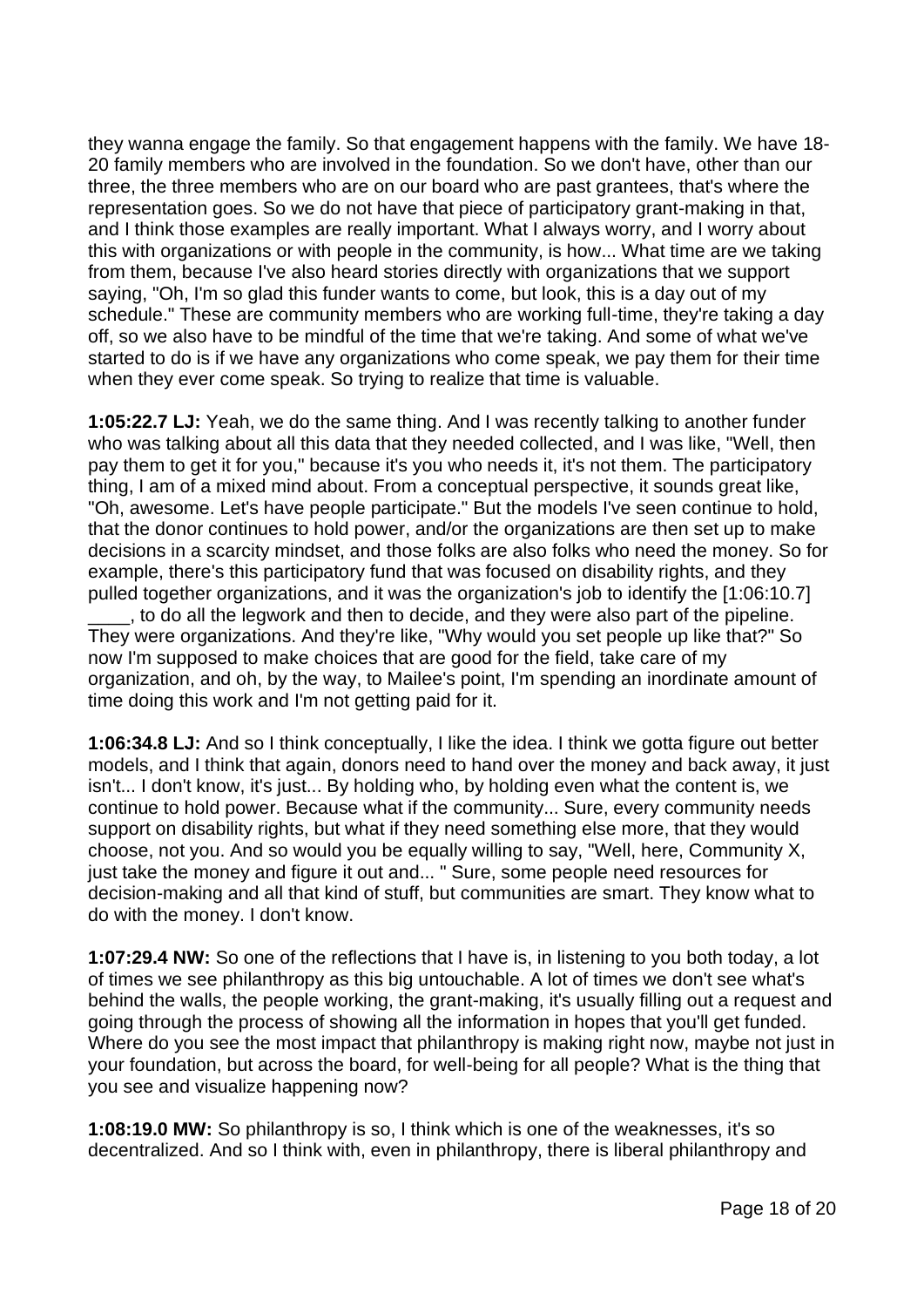conservative philanthropy. I actually think conservative philanthropy, when you read the strategies and how they focus and change issues, they're probably more effective than Lisa and I are, and all the colleagues, but the issues don't match. But what I have seen and I'm hopeful is an openness around racial equity that I know, in talking again with organizations that we support, pre-COVID, a lot of... I've just had so many conversations with executive directors who said, "Mailee, how do I bring racial equity into a proposal for a funder? I'm scared. What will they not fund me anymore?" They don't realize how important that is. I think it is sad that many people had to die in order for that awareness to come, nothing's changed in communities, it's really... Mainstream America that has woken up a little bit, not to use a woke term, but truly... But I do hear from White colleagues who are really, really trying to understand what can they do in this space and just awareness, and that wasn't there, at least in my understanding a few years ago, where I got a lot of conversations where people said, "Hey, we're supporting people who need the funding, there is no issue." So I'm hoping that complexity around class, race, sexual orientation, all of that is more embedded within philanthropy.

# **1:10:12.7 NW:** Thank you.

**1:10:20.9 LJ:** Before I came on, I took a look at the Wellness Blueprint and was reflecting on some of it, and I don't see it in philanthropy. So I don't think philanthropy is actually thinking about it, I don't think philanthropy even understands what it means. So I don't have any great examples, I certainly have some individual examples of foundations that are trying, but as a field and as a broader space, I don't... We're not there yet. And I think people keep saying things to me about, "Well, doesn't it feel hopeful that people are talking about it and they're reading and they're aware and they're wanting to do stuff?" And I'm like, "Yes. And they're not doing anything." So I tend to sit in a far more cynical space right now around the doing of the thing. Yes, a lot of people are coming to terms with some of like, "Oh my God, this is a reality I wasn't ever paying attention to, and now I need to pay attention." And they still have ridiculous barriers to their grants, they still have Project grants, they still only give 5% of their funding. The Center for Effective Philanthropy just put out a report. COVID, all of a sudden people are like, "Oh, we have to give away a lot of money." So clearly they can do it, but it actually hasn't changed anything. So it's always been a bit vexing to me what it takes to get philanthropy writ large to act differently. We're certainly speaking differently, and I suppose that's the first step, but we're not acting differently yet.

**1:12:03.8 NW:** Well, I just really appreciate your candidness with that, because I think that's a really good closing charge for all of us who are here. And thank you for taking us through the highs and the lows of your journey and philanthropy, and also sharing with us your vision. Because it's important that we know the collective vision of people who believe in this work of advancing well-being for all people. And so the charge really is, there's work to be done. And from you pushing from the inside and our leaders pushing from the outside, really showcasing what they need and what they want, hopefully we'll get to a better place, and that's what we're all about on these learning journeys together. So I just wanna thank you for your time, which to me is the most important thing you could ever give us, it's something that you don't get back, and I wanna encourage our participants to really take the information that you have gotten today and the reflections that you heard and do something with it. Advance this work, get involved, we invite you to become a part